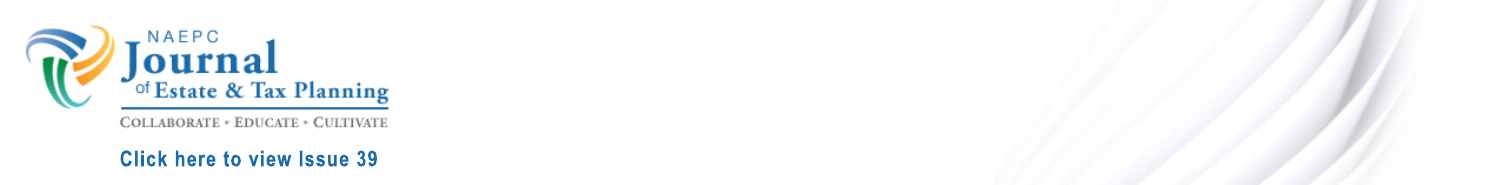## **CCA 202152018: Lessons for a Multi-Disciplinary, Collaborative Approach to Planning**

By: Ashley Case, Esq., Joy Matak, JD, LL.M., Matthew Rak, Esq., and Martin M. Shenkman, Esq.

### **Introduction**

CCA 202152018, released on December 30, 2021 (the "CCA"), includes significant analysis by the Office of Chief Counsel, which may impact popular estate planning strategies. While much has been made of the CCA's impact on grantor retained annuity trusts (GRATs), there may be implications from the CCA for estate planning more generally. [1](#page-1-0) This article analyzes the CCA and provides suggestions of possible planning implications based on the Treasury's positions as set forth in the CCA.

The Office of the Chief Counsel interprets the internal revenue laws and issues legal guidance and interpretive advice in the form of publicly available memoranda, commonly known as Chief Counsel Advice or CCA.<sup>[2](#page-1-1)</sup> CCAs cannot be used or cited as legal precedent, nor can taxpayers rely on them. However, they do offer evidence of how Treasury concluded when presented with specific sets of facts. As a result, CCAs can provide a fruitful glimpse of the positions that Treasury is likely to take and can be a predictor of potential pitfalls in particular strategies.

Finally, while the CCA lays out a brief factual summary, an analysis of the issues presented, the governing law that was considered, and the chief counsel's recommendations, it does not provide the entire background on the plan or its implementation. Nothing in this article should be interpreted as a critique of the practitioners involved in the planning as insufficient information is available to comment.

## **The Facts of the CCA**

Before publishing advice, the Office of Chief Counsel redacts any taxpayer identifying information, including names, addresses, and specific details about the transactions under review. For high net worth and well-known taxpayers, a CCA may omit dates, dollar amounts, percentages, the taxpayer's industry, geographic location, business relationships, or associations to protect the identity of the taxpayer who is the subject of the legal opinion. As a result, CCAs recitation of facts can be so obtuse as to be difficult to interpret. Therefore, as a foundation for the discussions that follow, a fictional narrative and timeline, inferred from the facts as set forth in the CCA, have been used for the taxpayer ("Taxpayer") and the business ("Company") at issue. Additionally, the

<span id="page-1-0"></span> $1$  A grantor retained annuity trust (a "GRAT") is a trust where the donor conveys assets to a trust, retaining an annuity during the GRAT term. Section 2702 values the transfer for gift tax purposes as the net amount of the amount transferred less the present value of the annuity payments. By retaining an annuity with a present value equal to the value of the initial gift, the value for gift tax purposes can be reduced to zero. This is the so-called "zeroed out GRAT." Some practitioners prefer a nominal gift with a small amount of value believing that having a small gift to report on the gift tax return bolsters the GRAT as reported on the gift tax return. The net effect of an effectively structured GRAT should be to limit the estate tax value of the transferred assets in the donor's estate to the annuity payment received by the donor under the terms of the GRAT instrument, inclusive of an interest rate equivalent to 120% of the Applicable Federal Rate. For reference purposes, the January 2022 rate was 1.6%.

<span id="page-1-1"></span><sup>&</sup>lt;sup>2</sup> Internal Revenue Code Sect.  $6110(i)(1)(A)$ .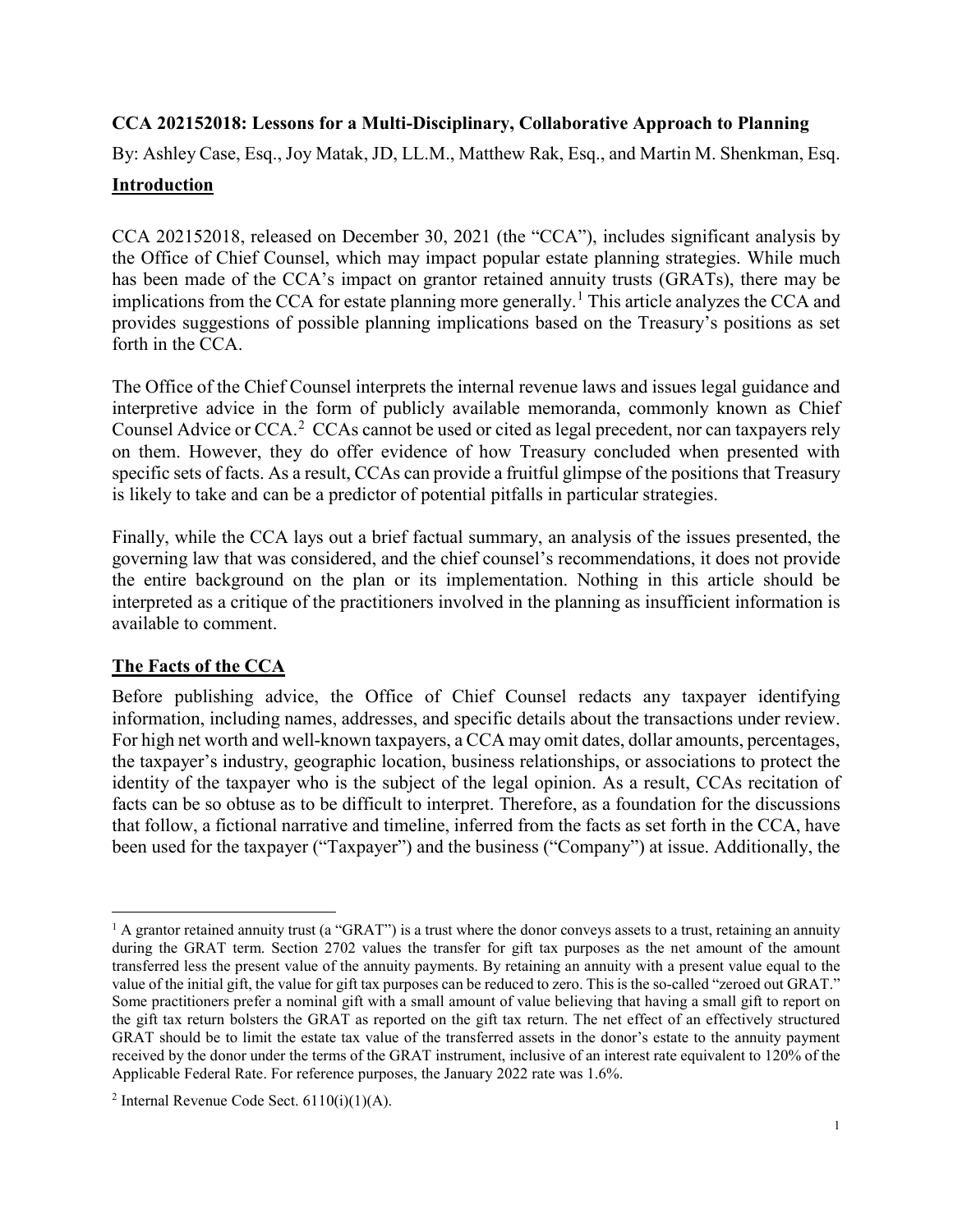Chief Counsel did not include the actual dollar amounts in its opinion, so to facilitate discussion, hypothetical numbers are used.

Hypothetical Narrative Timeline (Figure  $1.$ )<sup>[3](#page-2-0)</sup>

Taxpayer is the founder of Company.

On December 31, 2015, Company obtained a valuation to satisfy the reporting requirements for nonqualified deferred compensation plans under Sect. 409A. The CCA did not specify the per share value. For illustration purposes, consider that the December 2015 Sect. 409A valuation set the value of the Company at \$1,000 per share.

Around the same time, at the end of 2015, Taxpayer started to market Company for sale "through outreach by investment bankers to potential strategic buyers,  $4$  some of whom had previously expressed interest in partnering with Company."[5](#page-2-2)

From June 15, 2016 through June 30, 2016, Company received offers from five different corporations "in the multi-billion dollar range" to acquire the company.

Three days later, on July 3, 2016, Taxpayer funded a two-year grantor retained annuity trust ("GRAT") with shares of stock in Company. The CCA did not specify how many shares of stock in Company were gifted to the GRAT. For illustration purposes only, consider that Taxpayer gifted 100,000 shares of stock in Company to the GRAT with a cash value of \$100 million. Under the terms of the trust agreement, the annuity payments were calculated on a fixed percentage based upon the initial fair market value of the shares in Company. For the purposes of this discussion, Taxpayer would have calculated that two annuity payments required back to her from the GRAT based on the value of the original contribution to be \$51,353,156 each, which payments would have been required to have been paid within one hundred five days of the anniversary dates of the GRAT funding, i.e., on July of 2017 and July of 2018, at which point the GRAT would have terminated.<sup>[6](#page-2-3)</sup>

On September 30, 2016, four of the five original corporations increased their offers on Company (the remaining corporation withdrew). From the facts presented in the CCA, these offers exceeded the initial price per share determined by the 409A valuation by a multiple close to three. In other words, the offer price in the fall of 2016 for Company would have been around \$2,850 per share (using our hypothetical numbers of an initial value of \$1,000 per share).

On November 15, 2016, Taxpayer created a charitable remainder trust (CRT) and funded it with shares based on the high-offer price of \$2,850 per share, which was supported by a current valuation qualifying for charitable deduction purposes. If Taxpayer also funded the

<span id="page-2-0"></span><sup>&</sup>lt;sup>3</sup> All dates are fictitious and provided for illustration purposes only.

<span id="page-2-1"></span><sup>&</sup>lt;sup>4</sup> A 'strategic buyer' often refers to a purchaser who has a unique motivation to acquire the target company, which would result in that buyer paying a premium above fair market value. An example might be a competitor with a foothold in a target market of purchaser or a target company owning intellectual property of unique value to the purchaser's operations.

<span id="page-2-2"></span><sup>&</sup>lt;sup>5</sup> This was quoted by the CCA, but the source is not mentioned.

<span id="page-2-3"></span><sup>6</sup> Projected GRAT Calculations pursuant to IRC Sect. 2702, and related regulations, for illustration purposes only, confirmed using Leimberg Information Services, Inc. NumberCruncher software.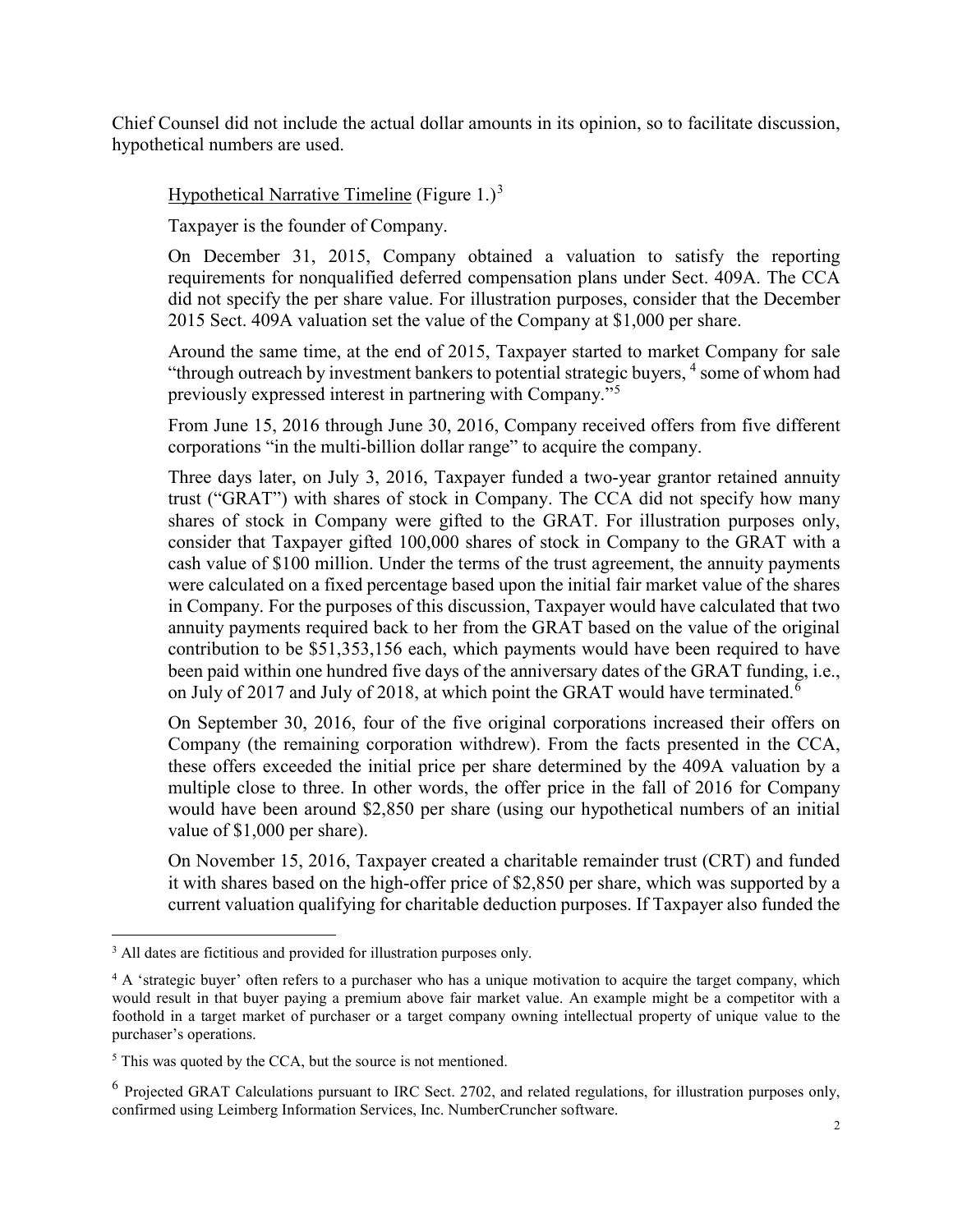CRT with 100,000 shares, the CRT contribution would be \$285 million, contrasted with the GRAT transfer of \$100 million less than five months earlier. To the extent that the Taxpayer had created a normal twenty-year charitable remainder unitrust, optimized for maximum tax deductibility and unitrust factor, she would have been entitled to a charitable contribution deduction in 2016 of just over \$28.5 million, as well as an annual payout of 10.875% of the trust corpus to her.[7](#page-3-0)

In December 2016, Company accepted the tender offer of \$2,850 per share from the high bidder. [8](#page-3-1)

On December 31, 2016, a new 409A valuation set the fair market value of Company at \$2,000 per share. This valuation included a statement "according to management, there have been no other recent offers or closed transaction in Company shares as of the valuation date."

On April 15, 2017 (or October 15, if extended) the 2016 Gift Tax Return would have been due.

On December 31, 2017, another 409A valuation was performed with similar results and also included the statement regarding recent offers and closed transactions.

According to the CCA, it appears that the GRAT sold the remaining shares in late 2018 or early 2019, about 6 months after the two-year GRAT term would have ended, with the proceeds from the sale deposited for the benefit of the GRAT remaindermen.

#### **The Holding of the CCA**

According to the CCA, Taxpayer relied on the 409A appraisal to set the value of the assets transferred to the GRAT in July of 2016. The 409A appraisal focused exclusively on the business operations occurring around the December 31, 2015 valuation date. Taxpayer made no adjustments to the earlier appraisal that might have reflected the search for buyers, the ongoing merger negotiations, or the offers that had been actually received in the days before the GRAT was funded.

The differences between the value determined by the 409A valuation, and the offers received by Taxpayer, are illustrated in the calculations below.

The CCA concluded that the value of the shares should have been higher than that set forth in the 409A appraisal, though perhaps not as high as the offer of \$2,850 per share made by the strategic buyer as that bid had not been actually received at the time the GRAT was funded. Assuming that a fair value of the shares transferred was \$2,000 each, the GRAT would have required payments of over \$102 million annually for two years, or about \$205 million in total annuity payments, in order to net the gift to zero, an amount which exceeded the actual annuity paid by more than \$100

<span id="page-3-0"></span><sup>&</sup>lt;sup>7</sup> Projected CRT Calculations pursuant to IRC Sect.  $664(d)(1)$ , and related regulations, for illustration purposes only, confirmed using Leimberg Information Services, Inc. NumberCruncher software.

<span id="page-3-1"></span><sup>8</sup> It appears from the facts set forth in the CCA that the merger agreement likely included call rights by the purchaser to complete the acquisition over several years.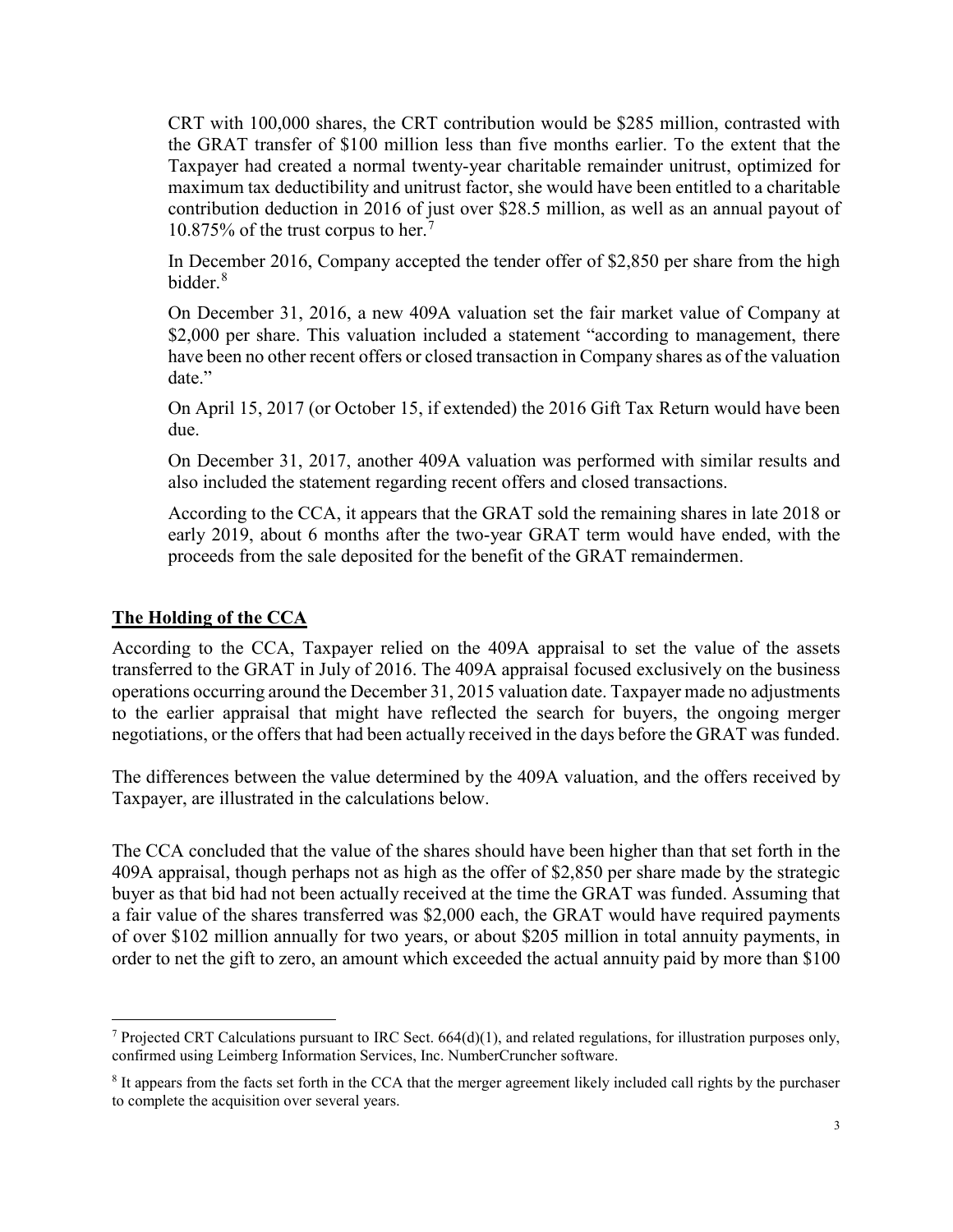million.<sup>[9](#page-4-0)</sup> Ultimately, such an adjustment would have reduced the net remainder transferred to the GRAT remaindermen from \$182.4 million to \$79.8 million.

The CCA inferred that the 409A valuation may not have been valid for two reasons. First, it did not consider pending offers and acquisitions that were occurring at the time the GRAT was funded. Second, the CCA suggested that the taxpayer likely knew of potential offers impacting the value as the bidders had "previously expressed interest" in the company.

The CCA held that the taxpayer used a "misleading and outdated" valuation to "depress the required annual annuity … [by] tens of millions of dollars" that otherwise should have been paid by the GRAT to Taxpayer, had the original gift to the GRAT been valued appropriately and called into question the good faith motives of the taxpayer.

In the Chief Counsel's view, the GRAT's "failure to satisfy the 'fixed amount' requirement … is an operational failure because the trustee paid an amount that had no relation to the initial fair market value of the property transferred to the trust."<sup>[10](#page-4-1)</sup> Therefore, the CCA concluded that the GRAT transfer in July of 2016 was deemed to have been made to a trust that did not qualify as a grantor retained annuity trust as a matter of law, under the relevant statutes and regulations.

## **Undervaluing GRAT Contribution as Precursor to GRAT Failure?**

GRAT instruments are commonly drafted to express the annuity owed back to the grantor as a percentage of the fair market value of the gifted property, rather than as a fixed amount, particularly when hard-to-value assets such as closely held businesses are transferred to the GRAT. The objective is that the percentage will force the annuity payments to self-adjust if the value of the underlying asset is successfully challenged, thereby leaving the ultimate gift amount substantially unchanged.

In the CCA, consider that Taxpayer transferred 100,000 shares of Company to the GRAT in exchange for an annuity of 51.353% annually. No matter the value as finally determined for gift tax purposes of the Company shares of stock transferred, the GRAT instrument was drafted so that Taxpayer will still be deemed to have made a so-called zeroed out gift.

This is a common strategy with GRATs and is the mechanism by which a GRAT can self-adjust if there is a challenge on the valuation. When the annuity is expressed as a percentage of the fair market value, the annuity amount should adjust so that the gift value remains substantially unchanged. This formula is why GRATs have been favored in some transactions, as practitioners have assumed that this GRAT valuation adjustment mechanism would protect the transaction from gift tax exposure.

However, the Chief Counsel undermines this traditional thinking by concluding that the gift value of the shares transferred exceeded the taxpayer's initial valuation by so much that no such

<span id="page-4-0"></span> <sup>9</sup> Projected GRAT Calculations pursuant to IRC Sect. 2702, and related regulations, for illustration purposes only, confirmed using Leimberg Information Services, Inc. NumberCruncher software.

<span id="page-4-1"></span><sup>&</sup>lt;sup>10</sup> CCA, referring to IRC Sect. 2702 and Treas. Reg. Sect. 25.2702-3(b)(1)(ii)(B). (Emphasis added).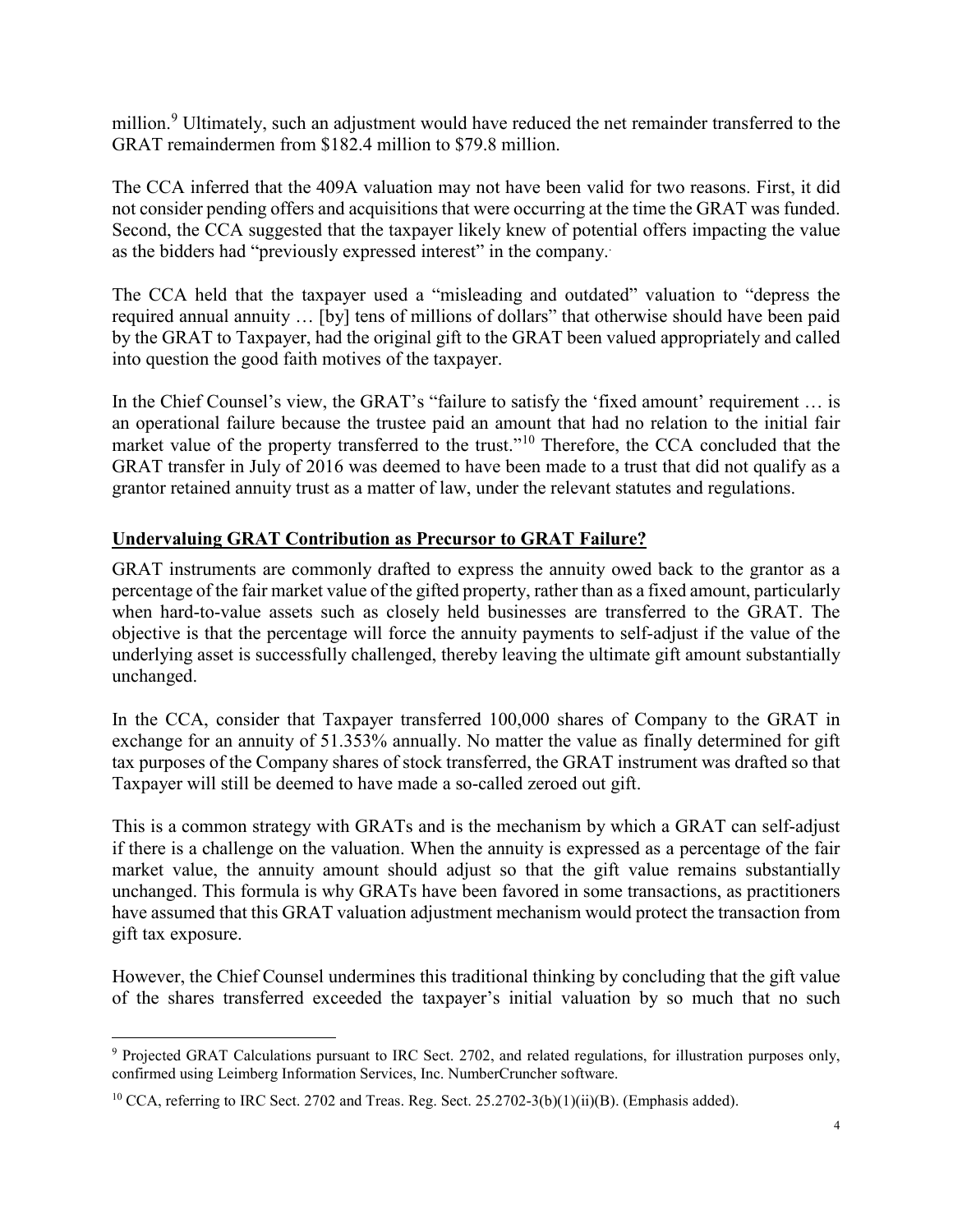adjustment under the regulations would be permitted since the GRAT was an "operational failure." In coming to this conclusion, the Chief Counsel determined that the transfer to the GRAT could not be offset by the annuity interest retained by Taxpayer since it was not a "qualified annuity interest" as that term is defined under Treas. Reg. Section 25.2702-3(d)(1).

Thus, to the extent that the value of the shares contributed by Taxpayer to the GRAT was finally determined for gift tax purposes to be worth \$2,000 per share, Taxpayer would be deemed to have made a gift worth \$200 million, notwithstanding the fact that the GRAT by its terms appears to owe Taxpayer an annuity with a present value of \$199,999,999.<sup>[11](#page-5-0)</sup>

### Application of the *Atkinson* Case

The Chief Counsel pointed out that the annuity owed to Taxpayer could not be a "qualified annuity interest" since it was based on an asset value that was, in Chief Counsel's opinion, deliberately understated. The CCA cited the Tax Court case of Atkinson v. Commissioner, wherein Melvine Atkinson had created a charitable remainder annuity trust (CRAT) two years prior to her death.<sup>[12](#page-5-1)</sup> The parties stipulated that the trust instrument satisfied the statutory requirement that the CRAT pay out an annuity to Mrs. Atkinson "equal to 5 percent of the fair market value of the assets of the trust as of the date of its creation, in equal quarterly payments, until her death."[13](#page-5-2) The parties also stipulated that no payments were actually made to Mrs. Atkinson before her death.

In framing the issue before it, the Atkinson Tax Court tied the question of "whether the trust made the statutorily required payments to decedent" to the conclusion about whether "the trust was **operationally qualified.**<sup>"[14](#page-5-3)</sup> After analyzing the facts and the applicable law, the Tax Court agreed with the IRS that the trust could not be a valid CRAT under Sect. 664(d)(1) and the corresponding regulations because the required annual annuity amount was never paid and so could not have been a qualified annuity interest. Essentially, even though the trust instrument itself met the CRAT requirements in form, the actual administration of the trust did not honor those requirements and therefore the CRAT failed.

The CCA did not suggest that the GRAT failed to make annuity payments under the terms of the instrument to Taxpayer. Rather, the charge from Chief Counsel is that to the extent any annuity payments had been made, the payments were wholly inadequate since they were based on a depressed value of the initial contribution of the shares to the GRAT.

The Chief Counsel made a slightly nuanced argument from that presented by the Commissioner and adopted by the Tax Court in Atkinson. Whereas no payments were made in Atkinson when they were due, all information available suggests that the GRAT did make the payments to

<span id="page-5-0"></span><sup>&</sup>lt;sup>11</sup> Calculations provided for illustration purposes only, as confirmed using Leimberg Information Services, Inc. NumberCruncher software. Query whether the GRAT would still owe the annuity to Taxpayer even though it was not a "qualified annuity interest" for the purposes of IRC Sect. 2702. It would seem that the trust would owe this annuity back to the Taxpayer. A discussion of the practical and tax effect of this apparent result is beyond the scope of this article but does raise some interesting questions about the extent of the Chief Counsel's conclusion in the within matter.

<span id="page-5-1"></span><sup>12</sup> See Atkinson v. Commissioner, 115 T.C. 26, 32 (2000), aff'd, 309 F.3d 1290 (11th Cir. 2002).

<span id="page-5-2"></span><sup>13</sup> Id. at 27.

<span id="page-5-3"></span><sup>&</sup>lt;sup>14</sup> Id. at 30-31. (Emphasis added).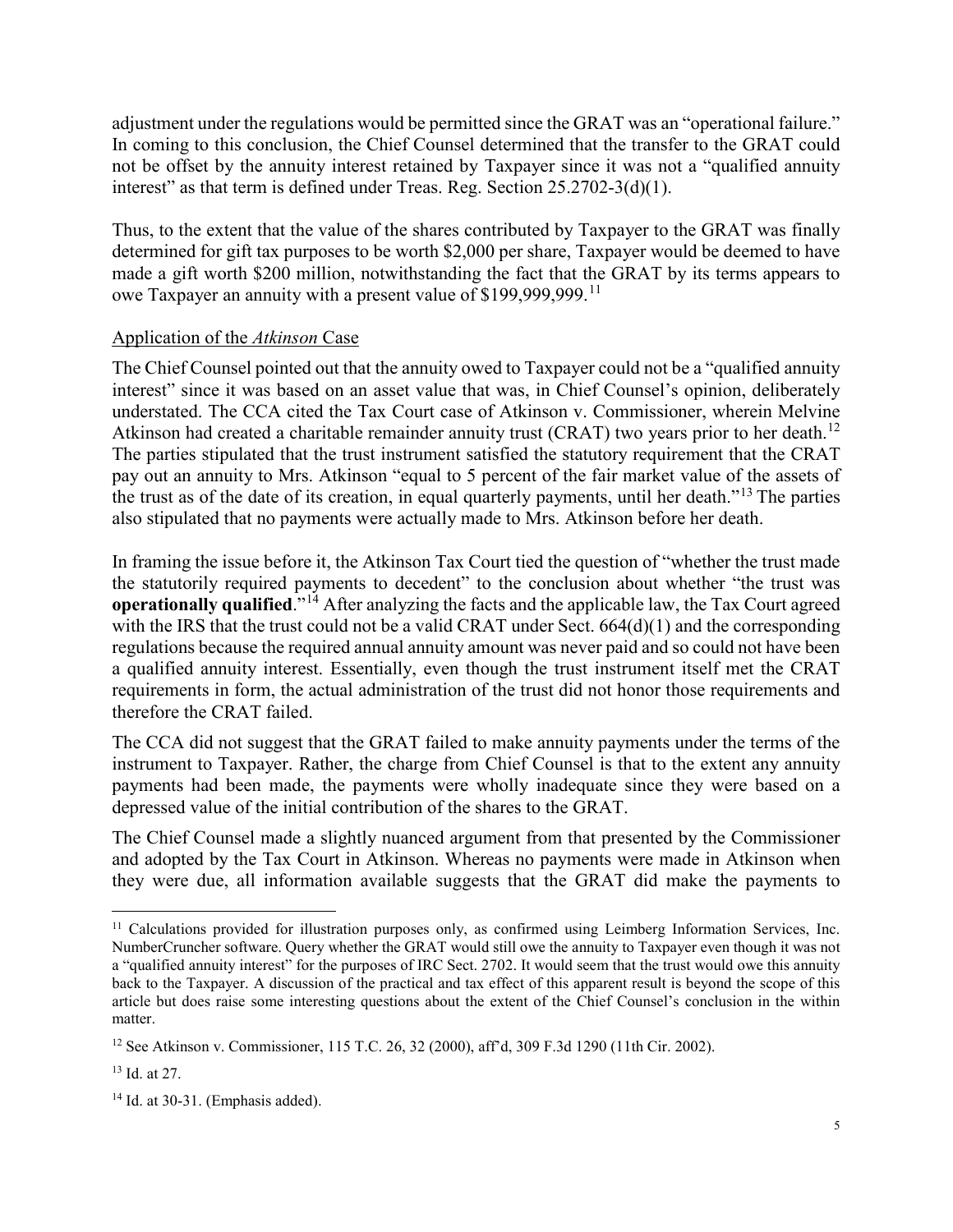Taxpayer based on the initial value of the contribution to the GRAT, as required by the statute and relevant regulations. To the Chief Counsel, it appears to have been an order of magnitude. The CCA position appears to be that because the difference in the annuity that was paid by the GRAT to Taxpayer was much less than what should have been paid, the qualification of the annuity payment and the adjustment clause in the GRAT can be disregarded.

This is a different application of the *Atkinson* ruling. The trust in *Atkinson* failed due to shortcomings in the administration of the trust itself, whereas it appears that the trust at issue in the CCA may have failed due to valuation issues.

Under the CCA, it is not clear how much of a deviation in value might be tolerated without undermining the qualification of the trust as a GRAT. This raises considerable uncertainty in applying the CCA to other GRATs, and even how the valuation discussions might impact other valuations and planning outside the GRAT area. If the offers received by Taxpayer in June and September of 2016 had been only 1.5 times rather than almost 3 times the 409A value, would that have been a small enough difference for Chief Counsel to have allowed the GRAT to adjust in accordance with Sect. 2702 and related regulations? Would it have been a sufficient mitigating fact if the appraisal had expressly incorporated the merger negotiations and the June 2016 offers in its analysis (even if it still concluded that the value reflected in the December 2015 409A appraisal was the appropriate gift value for the transfer of the shares of stock in Company to the GRAT)? Might non-qualification of the GRAT require both a material understatement and bad faith in hiding key factual information? The CCA does not appear to clarify this issue.

This CCA has some troubling implications for the future of GRAT planning, particularly when assets are hard to value. This may have ripple effects beyond merely the creation of GRATs as a wealth transfer device.

## **Considerations for Practitioners, Following the CCA**

While the Chief Counsel appears to have concluded that some of the facts in the CCA are egregious, practitioners should be cautious in delineating which transactions might avoid a similar result (perhaps by being more conservative). Perhaps the CCA signifies that the IRS may endeavor to apply an *Atkinson* analysis whenever the value of a gift to a GRAT is determined for federal gift tax purposes to be greater than the initial valuation. Planners might consider the following:

- 1. Recommend clients obtain business valuations, particularly for hard-to-value assets like closely-held businesses, which are dated as close as feasible to the actual transfer date, and corroborate any change in circumstances from the date of the appraisal to the date of the transaction.
- 2. Be certain that gift tax appraisals specifically identify the assets being transferred and reflect consideration of the factors set forth in Revenue Ruling 59-60, as follows:
	- (a) The nature of the business and the history of the enterprise from its inception.

(b) The economic outlook in general and the condition and outlook of the specific industry in particular.

- (c) The book value of the stock and the financial condition of the business.
- (d) The earning capacity of the company.
- (e) The dividend-paying capacity.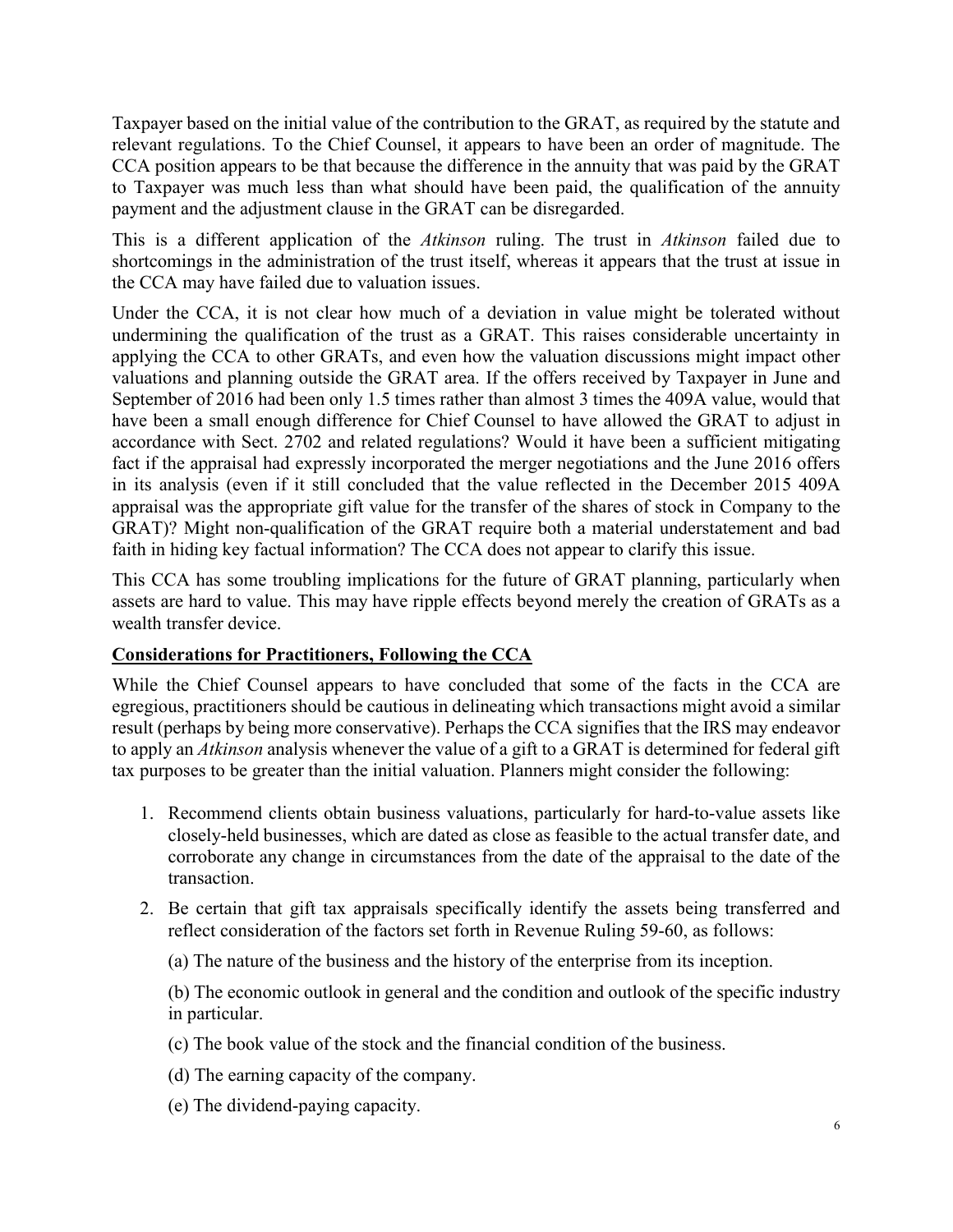- (f) Whether or not the enterprise has goodwill or other intangible value.
- (g) Sales of the stock and the size of the block of stock to be valued.

<span id="page-7-1"></span>(h) The market price of stocks of corporations engaged in the same or a similar line of business having their stocks actively traded in a free and open market, either on an exchange or over-the-counter.<sup>[15](#page-7-0)</sup>

- 3. Be certain that the appraiser carefully reviews valuations to ensure that they are consistent with current business events and proposed transactions and affirmatively vet them with the client.
- 4. Name corporate trustees for GRATs, with experience for administering these types of trusts, who will be responsible to ensure that annuity payments are made on time and in the correct amounts. This suggestion does not stem from the issues in the CCA itself, but from the concern that an expanded use by the IRS of the Atkinson attack on GRATs might suggest that the careful, even precise, administration may become even more important. That may be a level of administrative compliance that family (non-professional) trustees may fall short of exceeding.

# **Implications to Valuations Used in Estate Planning Transactions other than Traditional GRATs**

Appraisals should be more careful to address all reasonable facts.

Throughout its opinion, Chief Counsel hammered away at the fact that the prospective transactions had not been disclosed nor incorporated into the analysis supporting the values of the shares of stock transferred to the GRAT. Even if there are 'bad facts,' the CCA suggests that it may be better to address those facts proactively in the valuation.

Had the prospective transaction been disclosed in the appraisal used to support the GRAT gift, perhaps the dynamics of the audit might have resulted in a less extreme holding. The dispute between the IRS and the taxpayer would have been about how the possibility of sale or merger should have been weighted in determining about value, rather than a challenge over whether the taxpayer disregarded that key fact.

#### *Fair Market Value Analysis*

Taxpayer attempted to use a Sect. 409A appraisal of Company that had been obtained seven months before the transfer to the GRAT to set the gift value for the Company stock.

The Chief Counsel did not specifically indicate that a seven-month-old appraisal could not be used. Rather, the issue that the Chief Counsel had was that there had been intervening activity and potentially preceding facts to the date of valuation, specifically, interested buyers, merger negotiations, and offers to buy, that would affect the value of the shares between the date of the valuation and the date of the transfer.

It appears that no disclosure was made about the intervening activity. The CCA makes clear that the value of the shares of stock in Company transferred to the GRAT had not been adjusted to

<span id="page-7-0"></span><sup>&</sup>lt;sup>15</sup> Rev. Rul. 59-60, 1959-1 CB 237, 238-239, as modified and amplified by subsequent Revenue rulings and case law.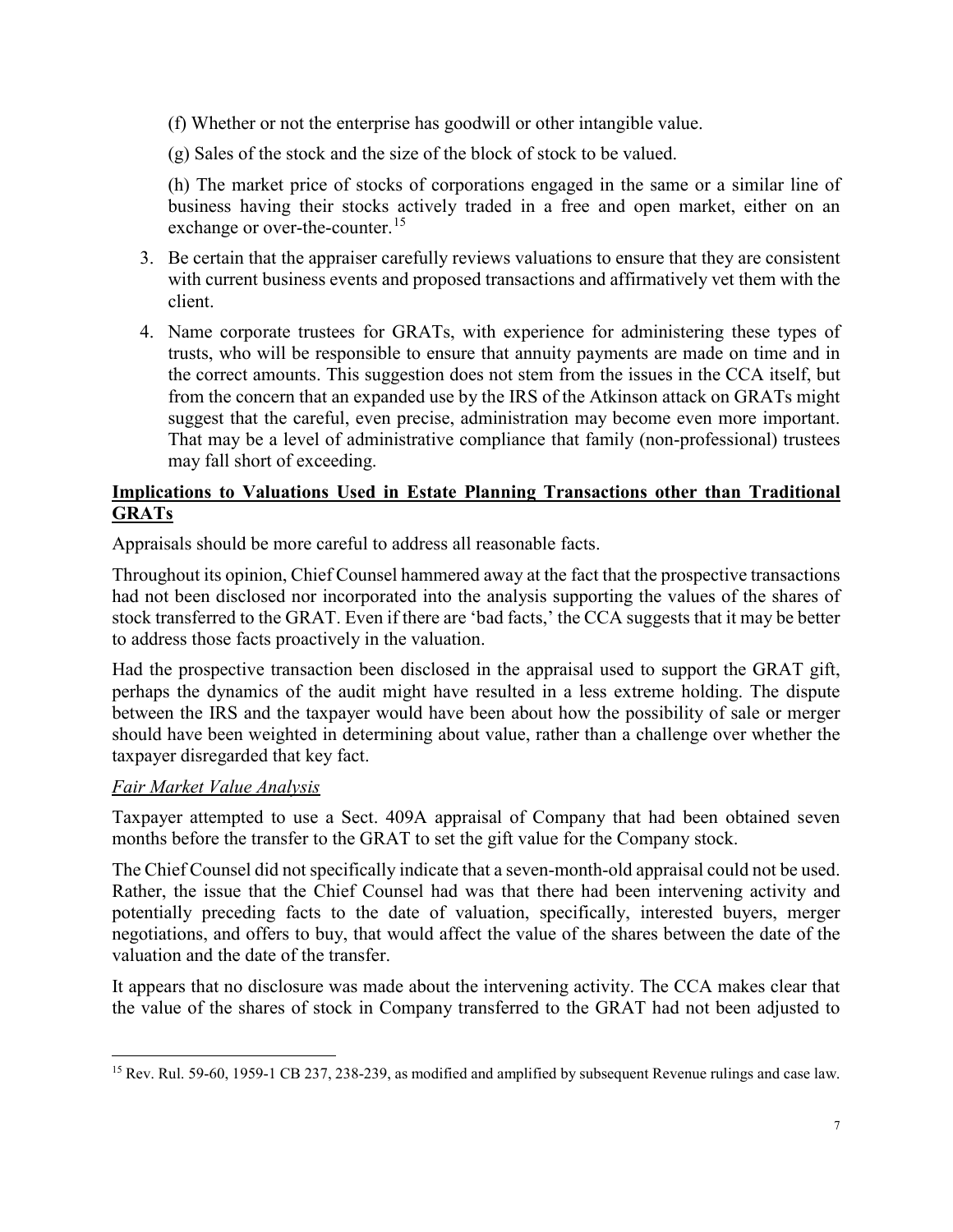reflect the merger talk or the offers that had been received, even though the offers were significantly more than the 409A appraisal value.

To determine the value of a gift, "fair market value is the price that a hypothetical willing buyer would pay a hypothetical willing seller, neither being under any compulsion to buy or to sell, and both having **reasonable knowledge of relevant facts**."<sup>[16](#page-8-0)</sup> Case law provides that the value of property will be a question of fact.<sup>[17](#page-8-1)</sup>

The willing buyer and willing seller are hypothetical persons, rather than specific individuals or entities, and their characteristics are not necessarily the same as those of the donor and the donee.<sup>[18](#page-8-2)</sup> The "hypothetical willing buyer and willing seller are presumed to be dedicated to achieving the maximum economic advantage."<sup>[19](#page-8-3)</sup>

The CCA mentions that the investment brokers were seeking "strategic buyers" for the shares of stock in Company. Generally, the price that a strategic buyer would pay for assets is believed to not reflect fair market value because the circumstances of the buyer increase the value above what a hypothetical willing buyer would pay for the same asset based on the asset's intrinsic value. In other words, it would perhaps have been reasonable for Taxpayer to have concluded that the sales prices offered in June of 2016 by the strategic buyers exceeded the "fair market value" as such term is defined for gift tax purposes when she transferred the shares in July of 2016. While discussing the strategic nature of an offer might have been helpful, practically this may be difficult to do while adhering to standard confidentiality clauses of offers.

That said, the CCA makes abundantly clear that the fair market value standard was not met in the instant case since the hypothetical willing buyer would have been advised about the pending merger, which fact would have been reflected in some manner in the price such a buyer would be willing to pay. The principle that the hypothetical willing buyer and willing seller are presumed to have "reasonable knowledge of relevant facts" affecting the value of property at issue applies even if the relevant facts at issue were unknown to the actual owner of the property.<sup>[20](#page-8-4)</sup> In addition, by evaluating the actions of the hypothetical buyer and seller, the valuation should presume that each has made a reasonable investigation of the relevant facts.

<span id="page-8-6"></span>Chief Counsel likens the case to the 1999 decision by the Ninth Circuit in *Ferguson v. Commissioner*, affirming the Tax Court's conclusion that a taxpayer could be taxed on gain in appreciated stock that had been transferred to various charitable organizations. [21](#page-8-5) The *Ferguson* case was cited by the CCA for its factual similarities, specifically with respect to the targeted search in each case to find merger candidates, the exclusive negotiations with the ultimate buyer, and the generous terms of the merger.

The issue in Ferguson was whether the taxpayer's right to the income from the sale of shares had "'ripened' for tax purposes [in which case] the taxpayer who earned or otherwise created that right,

<span id="page-8-0"></span> <sup>16</sup> Treas. Reg. Sect. 25.2512-1; Rev. Rul. 59-60, 1959-1 C.B. 237. (Emphasis added.)

<span id="page-8-1"></span><sup>&</sup>lt;sup>17</sup> See Estate of Simplot v. Commissioner, 112 T.C. 130 (1999); Redstone v. Commissioner, T.C. Memo. 2015-237.

<span id="page-8-2"></span><sup>&</sup>lt;sup>18</sup> See Estate of McCord v. Commissioner, 120 T.C. 358 (2003), rev'd on other grounds, 461 F.3d 614 (5th Cir. 2006).

<span id="page-8-3"></span><sup>19</sup> Estate of Newhouse v. Commissioner, 94 T.C. 193, 218 (1990).

<span id="page-8-4"></span><sup>20</sup> Estate of Kollsman v. Commissioner, T.C. Memo. 2017-40, aff'd, 777 Fed. Appx. 870 (9th Cir. 2019).

<span id="page-8-5"></span><sup>21</sup> See Ferguson v. Commissioner, 83 AFTR 2d 99-1775 (174 F.3d 997 (9th Cir. 1999)).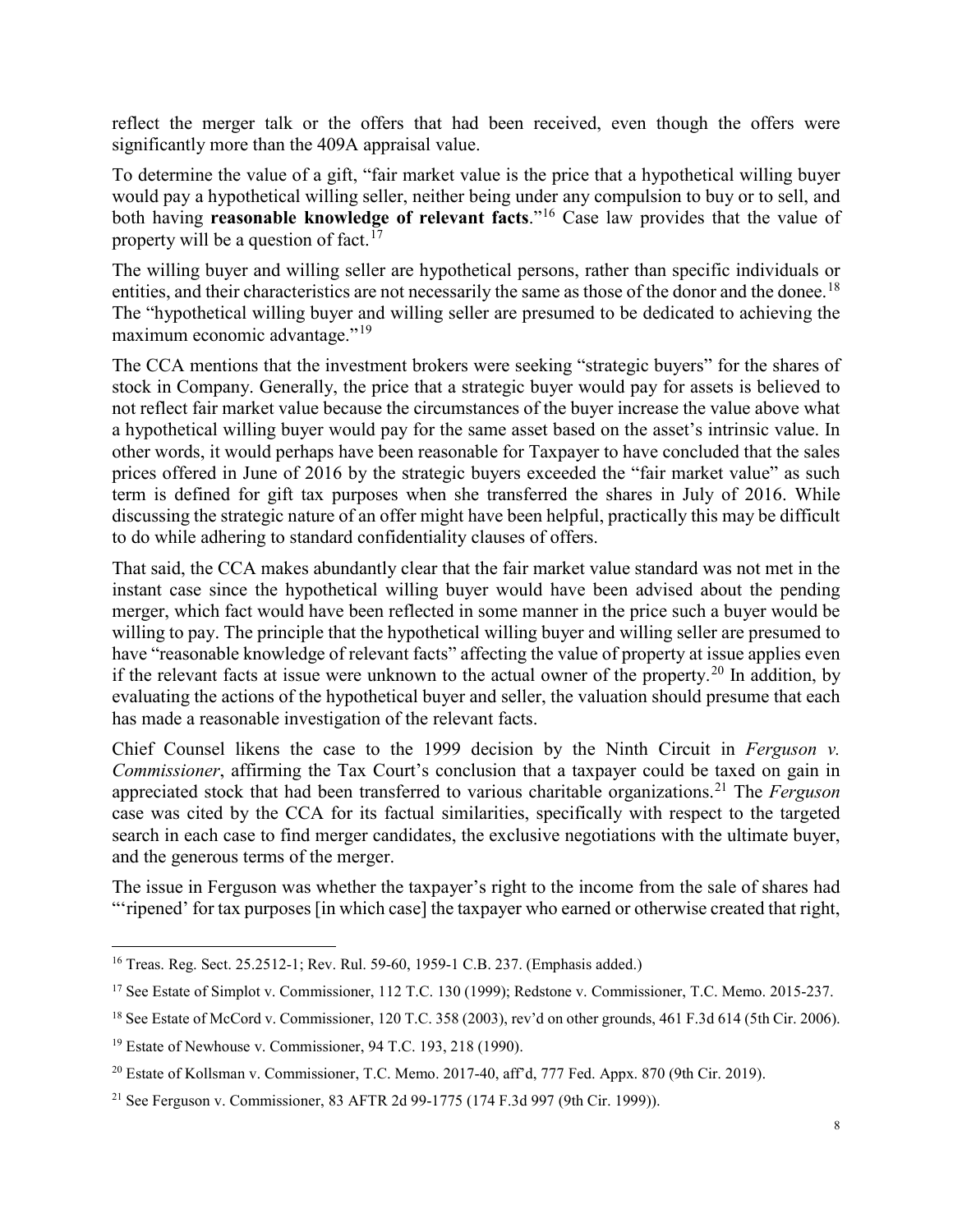will be taxed on any gain realized from it, notwithstanding the fact that the taxpayer has transferred the right before actually receiving the income."<sup>[22](#page-9-0)</sup>

A complete recitation of the facts of the *Ferguson* case is not provided, but certain dates set forth in the case appeared to have been particularly persuasive to the Ninth Circuit, as summarized in the CCA:

On August 3, 1988, the tender offer was started. On August 15, the taxpayers, with the help of their broker, executed a donation-in-kind record with respect to their intention to donate stock to a charity and two foundations. On September 9, 1988, the charity and the foundations tendered their stock. On September 12, 1988, the final shares were tendered (to the buyer) and on or about October 14, 1988, the merger was completed. [23](#page-9-1)

The *Ferguson* court took pains to lay out the specific facts and circumstances that led the Tax Court to agree with the IRS that the merger agreement appeared to be "practically certain" to go through immediately before the taxpayers transferred their shares to charity. [24](#page-9-2) In this way, the *Ferguson* decision appeared to have been more than just an assignment of income case in the eyes of Chief Counsel. The CCA rests on the proposition expounded in *Ferguson* that all facts and circumstances surrounding a transaction are relevant to the determination of whether a merger is likely to go through, which, in turn, was relevant to the question of the gift value of the shares of stock transferred to the GRAT in the midst of the merger negotiations.

In the CCA, Chief Counsel suggests that the fact of the ongoing merger negotiations and purchase offers received a few days before the GRAT transfer would have been known to the hypothetical buyer and seller whose actions should be considered in reaching a determination of value. The determination of the share value appears to fail in the CCA because the appraisal did not consider the ongoing merger negotiations, which would have reasonably been considered by the hypothetical buyer and seller in setting the price to be paid for the shares transferred. This is especially true where the company was actively seeking purchasers as opposed to an unsolicited offer.

## *Decision Tree Analysis*

The Chief Counsel expressed that it was particularly concerned that the facts of ongoing negotiations had not been disclosed in the valuation of the shares contributed to the GRAT. What is perhaps not clear is how far such disclosures should go. Particularly for closely-held business clients, negotiations could occur over many months or even years before finally ending in a sale.

Where a possible buyer expresses interest in purchasing assets but does not commit to a price or memorialize a binding written offer, it may not be clear whether, or to what extent, that such a possibility may affect or sway the business valuation. Perhaps a decision tree would be helpful for clients who are considering a sale of their business (or any other uncertain event that may be subject to material change) to help identify and quantify potential sale information, using some reasonable estimated probability weights. Such a decision tree analysis may help to quantify the risk associated with offers which may not close and the risk that if no offers close, the company

<span id="page-9-0"></span><sup>&</sup>lt;sup>22</sup> Ferguson at 99-1780, supra not[e 21.](#page-8-6) (Emphasis in original.)

<span id="page-9-1"></span><sup>23</sup> The CCA, summarizing the facts of *Ferguson*, supra note [21.](#page-8-6)

<span id="page-9-2"></span><sup>&</sup>lt;sup>24</sup> Ferguson at 99-1781.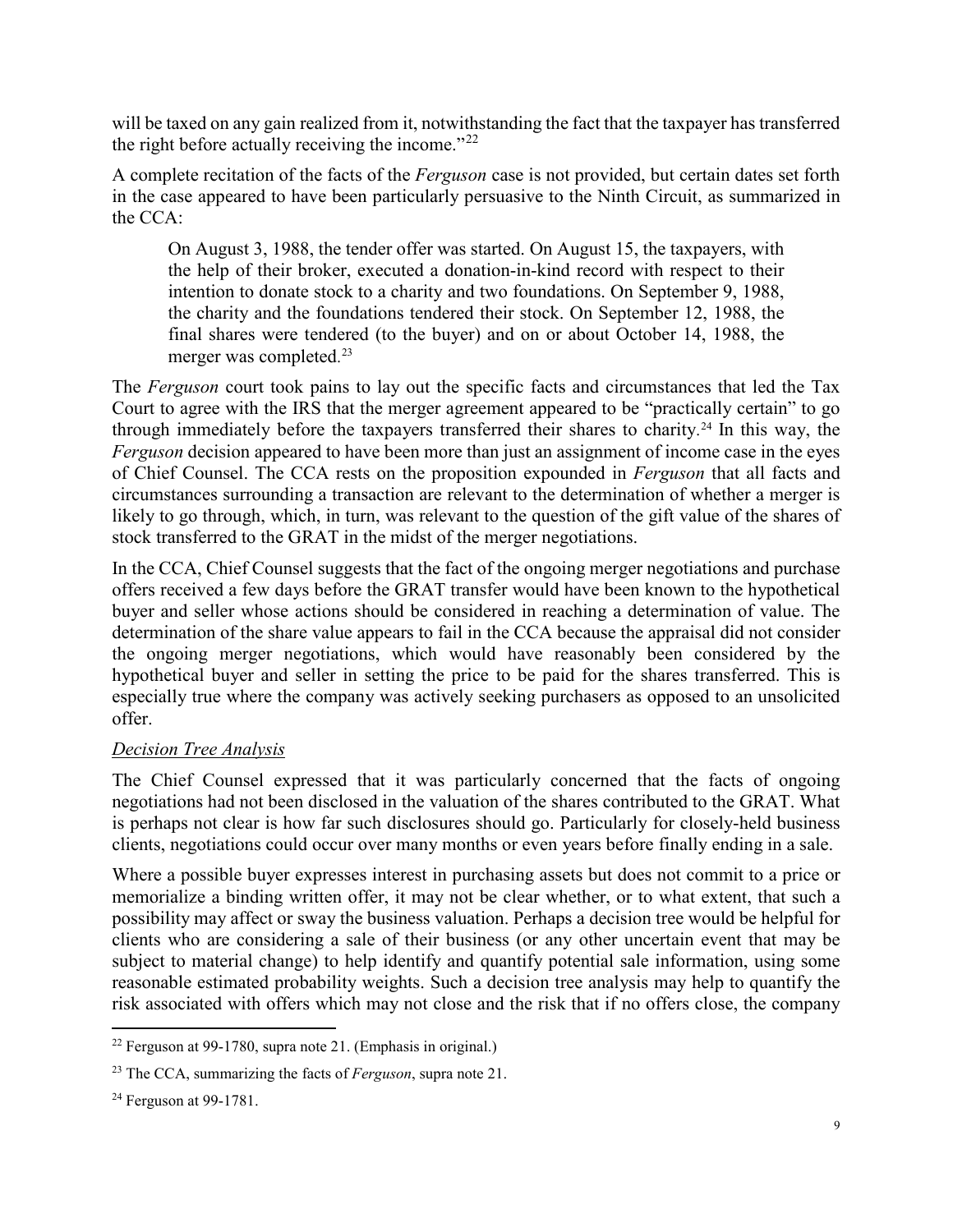may be worth less than otherwise determined as the best potential buyers have been exhausted and that a sale may take longer than anticipated to perform.

To illustrate this, a decision tree was developed showing each expected outcome of the negotiations underway. Next a value is assigned to the company based upon the value of each expected outcome. A simple decision tree for Company, starting with the December 31, 2015 valuation is shown as Figure 2, reflecting potential risks and outcomes between the current point of knowing interested buyers, and completing a sale.

At each decision point, a probability is assigned representing the likelihood of each potential outcome. These probabilities are determined using the valuation professional's judgment after consultation with management and discussion with the planning team. While these are likely to be very subjective in many situations, it nonetheless might help to demonstrate that all factors were reasonably evaluated when reaching the determination of value of the shares. The total probabilities of each outcome at a node must total 100%. Finally, the total probabilities are multiplied together and then multiplied by the value of that outcome to determine a weighted value for each outcome. These are then totaled to determine the weighted average probabilistic value of the company. See Table 1.

The narrative accompanying the valuation might include, in addition to the decision tree, a narrative providing context and reasons about the assignment of probabilities and values to reflect the nuances of that company as well as the current business environment. These may reflect risks to closing a potential transaction, an analysis of the terms of any offer and the status of that offer, and perhaps other factors. Adjustments will often be made for the contingencies such as diligence, financing, debt assumption, and regulatory approval representing material risks to completing a transaction and obtaining the offered price.

The decision tree may be useful for identifying, explaining and assessing values of different outcomes in a transactional context, and also for quantifying other uncertainties of business valuation, such as research and development, future capital availability, or pending litigation.

If a decision tree and weighted probability analysis was used to determine the value of the Company at the GRAT funding date under the CCA, the taxpayer may have had a different outcome as important factors impacting the valuation would have been disclosed, discussed, and quantified in the report. However, there is little doubt that a weighted probability analysis would have resulted in a higher value of the shares on the GRAT funding date, reducing the benefits of the GRAT.

On the other hand, perhaps the Taxpayer could have adjusted the 2015 409A valuation by using a Decision Tree analysis, outlining the modifications in full disclosures on a timely filed gift tax return. Even if this resulted in a higher initial contribution to the GRAT, perhaps such an approach could have persuaded the Chief Counsel to conclude in favor of allowing the Taxpayer to adjust the annuity upon final determination of value for gift tax purposes, rather than disqualifying the GRAT entirely.

## *What to Make of the Fact that the Taxpayer Used a 409A Valuation*

The CCA specifically noted that the appraisal had been obtained for 409A purposes and not for gift tax purposes. While the Chief Counsel did not expand on the fact that it was a 409A valuation rather than a gift tax valuation in its analysis in a way that might lead to the conclusion that 409A appraisals should never be used to support a gift value, practitioners should be wary when a client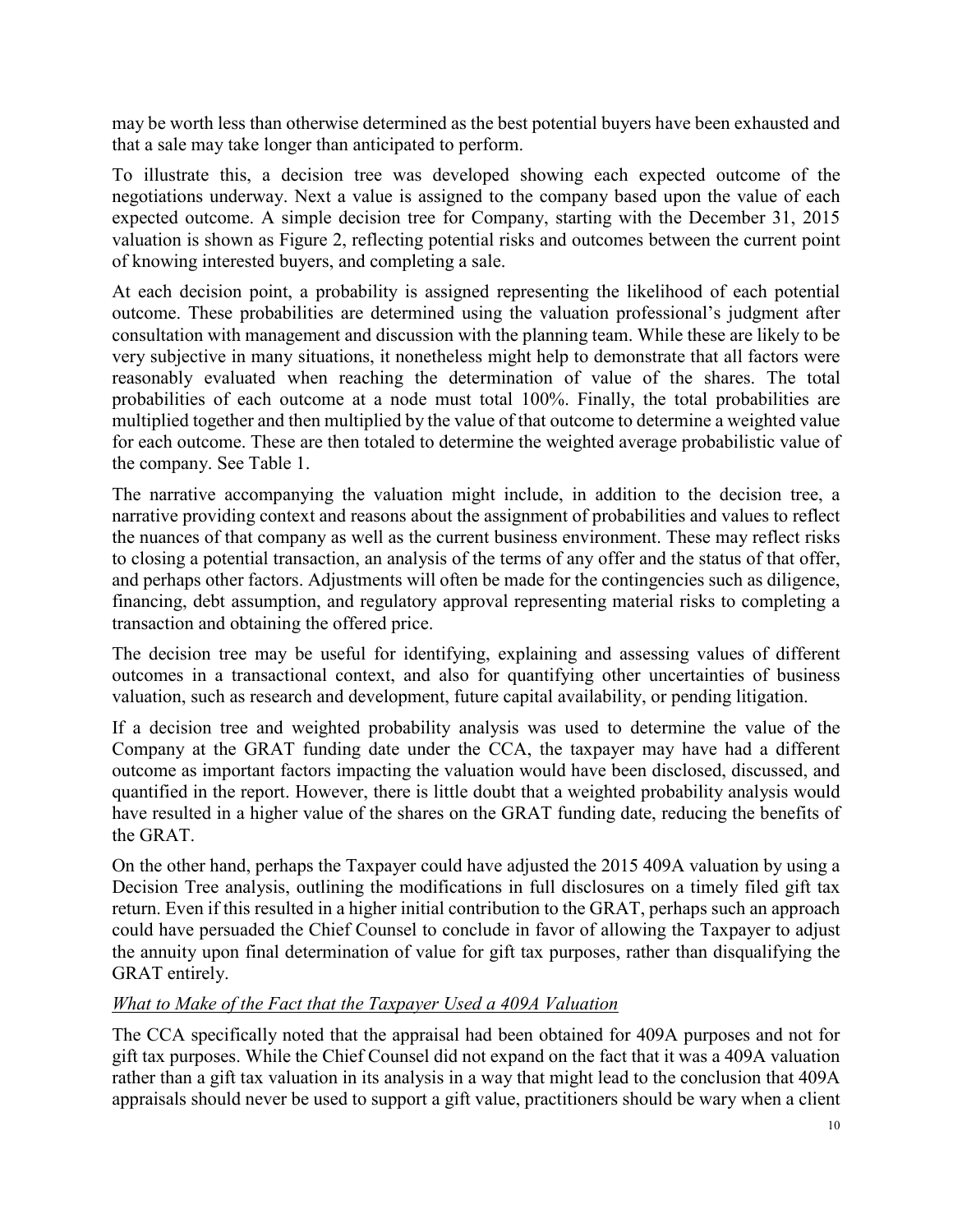insists on saving transaction costs by repurposing a valuation obtained for 409A purposes to support the value of a gift. Such a decision may prove to be imprudent, particularly in the wake of this CCA. [25](#page-11-0)

A Sect. 409A appraisal is obtained by a company in order to set a "strike price" at which options may be paid to employees, contractors, advisors, and others, pursuant to IRC Sect. 409A and related regulations, usually as a form of deferred compensation.

The IRS has explained that for purposes of section 409A, an independent appraisal will be presumed to reflect the fair market value of the stock, so long as the appraiser is, in fact, independent and the appraisal is dated no more than 12 months before the relevant transaction.<sup>[26](#page-11-1)</sup> This presumption is rebuttable only if the IRS can show that the valuation is "grossly unreasonable."<sup>[27](#page-11-2)</sup>

A Sect. 409A appraisal just does not have specific requirements other than that it must be performed by an independent appraiser and be less than twelve months old. A Sect. 409A appraisal is not governed by Rev. Rul. 59-60 nor is it subject to the stringent adequate disclosure requirements. Rather, such an appraisal is presumed to be *per se* valid and sufficient when submitted for Sect. 409A purposes.

On the other hand, a "qualified appraisal" submitted to support a gift tax value requires that the appraiser be independent but must also lay out very specific items about the transaction, the asset being valued, and the valuation methodology.<sup>[28](#page-11-3)</sup> Even to the extent that the valuation sets forth all of the Rev. Rul. 59-60 factors and otherwise meets all adequate disclosure regulations for transfer tax purposes, the IRS has three (3) years from the date of disclosure to challenge the valuation. Unlike a Sect. 409A appraisal, a valuation submitted for transfer tax purposes will not be deemed presumptively valid just because an independent appraiser prepared it. Rather, a valuation supporting the value of a gift must meet other scrutiny including among other things, satisfying Revenue Ruling 59-60.[29](#page-11-4)

None of this is to suggest that a Sect. 409A appraisal could not meet adequate disclosure or pass IRS muster on the audit of a gift or estate tax return, nor is that necessarily what the CCA held.

Where a client insists on using a Sect. 409A appraisal for transfer tax purposes, perhaps the valuation professional might be re-engaged to update the Sect. 409A appraisal with the specific language and data that addresses the nuances of a gift tax fair market value qualified appraisal, and the adequate disclosure rulings and regulations. To the extent that there are significant merger or sale negotiations, apprise the valuation professional of the facts and circumstances so that the appraisal can include a discussion about such negotiations and how they factored into the value of the shares for transfer tax purposes.

<span id="page-11-0"></span><sup>&</sup>lt;sup>25</sup> While not specifically stated in the CCA, query whether the administration of the GRAT and the valuations were held to a higher standard due to the magnitude of the transfers involved.

<span id="page-11-1"></span><sup>26</sup> See Rev. Proc. 2007-31 III. D. 4.c.ii.

<span id="page-11-2"></span><sup>&</sup>lt;sup>27</sup> Treas. Reg. Sect. 1.409A-1(b)(5)(iv)(B)(2)(i).

<span id="page-11-3"></span><sup>&</sup>lt;sup>28</sup> See Treas. Reg. Sec.  $301-6501(c)$ -1 et. seq.

<span id="page-11-4"></span><sup>29</sup> See not[e 15](#page-7-1) and related discussion, *supra*.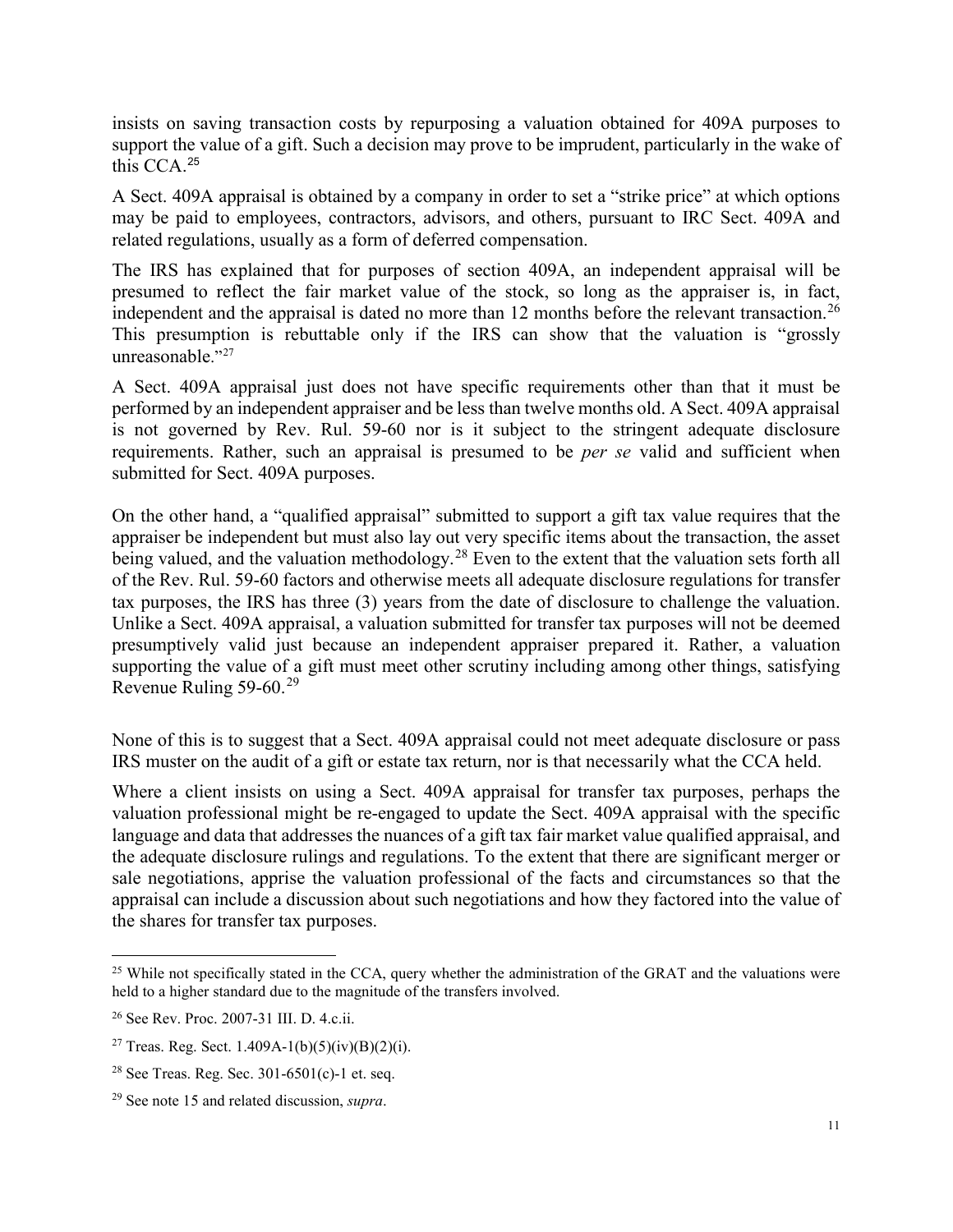In the CCA, the Taxpayer had relied on the earlier 409A valuation to support her GRAT gift but then arranged for a new valuation at a later date. This later valuation evaluated how the ongoing merger negotiations and offer prices might affect the fair market value, rendering a higher value to support the contribution to a CRT and resulting charitable contribution deduction. These positions (lower value for GRAT, higher value for CRT) were inconsistent, and, in both instances, that inconsistency favored the taxpayer. That type of action will almost assuredly worsen the IRS' view of the transactions and not be well received by a court should the matter proceed that far.

The valuation used for the CRT substantiated a value that was equal to the offer price, which was about three times the value set forth in the 409A appraisal used to support the GRAT transfer, which occurred five months earlier according to the statement of facts. Practitioners should be cautious of appearances when taking inconsistent positions for similar transactions, particularly when they occur so closely together in time. Perhaps it would have been more persuasive to Chief Counsel if the taxpayer had used the 409A appraisal for both transactions. Alternatively, since the CRT transfer occurred closer to the end of 2016, perhaps the taxpayer could have used the appraisal prepared for 409A purposes for that year, which would avoid the stain of using values that were most advantageous to the taxpayer for different transactions in the same tax year.

Of course, had Taxpayer used either of the relevant 409A appraisals to substantiate the gift to the CRT, her charitable contribution deduction would have been substantially reduced. Returning to the example for illustration purposes:

- 1. Taxpayer used a valuation as of the date of the CRT transfer to substantiate a transfer of shares of stock in Company worth \$2,850 each. Assuming Taxpayer transferred 100,000 shares, this transfer would have had a value of \$285 million and resulted in a charitable contribution deduction for 2016 of about \$28.5 million. [30](#page-12-1)
- <span id="page-12-0"></span>2. Had the CRT used the 409A appraisal obtained as of December 31, 2015 to value each share of stock in Company transferred to the CRT at \$1,000 per share in November 2016, her charitable contribution would have been reduced to approximately \$10 million rather than \$28.5 million.<sup>[31](#page-12-2)</sup>
- 3. Had the CRT been structured as set forth in the example using the 409A appraisal as of December 31, 2016 to value the shares of stock in Company transferred to the CRT at twice the original 409A appraisal, or \$2,000 for each share, in November 2016, Taxpayer's charitable contribution would have been \$20 million. [32](#page-12-3)

Effectively, Taxpayer would have lost some of her income tax charitable contribution deduction if she had taken the position of valuing the shares transferred to the CRT that was more consistent with the position that she had taken for her transfers of shares to the GRAT.

<span id="page-12-1"></span><sup>&</sup>lt;sup>30</sup> Calculations provided for illustration purposes only, as confirmed using Leimberg Information Services, Inc. NumberCruncher software, based on the following assumptions: Daphne set up a 20-year normal CRUT with an optimized payout at the November 2016 Sect. 7520 Rate of 1.60%.

<span id="page-12-2"></span><sup>&</sup>lt;sup>31</sup> Calculations provided for illustration purposes only, confirmed using Leimberg Information Services, Inc. NumberCruncher software with the same factors as set forth in note [30,](#page-12-0) *supra*, other than the FMV of the trust which was changed from \$11.25 million to \$3.75 million.

<span id="page-12-3"></span><sup>&</sup>lt;sup>32</sup> Calculations provided for illustration purposes only, confirmed using Leimberg Information Services, Inc. NumberCruncher software with the same factors as set forth in note [30,](#page-12-0) *supra*, other than the FMV of the trust which was changed from \$11.25 million to \$7.5 million.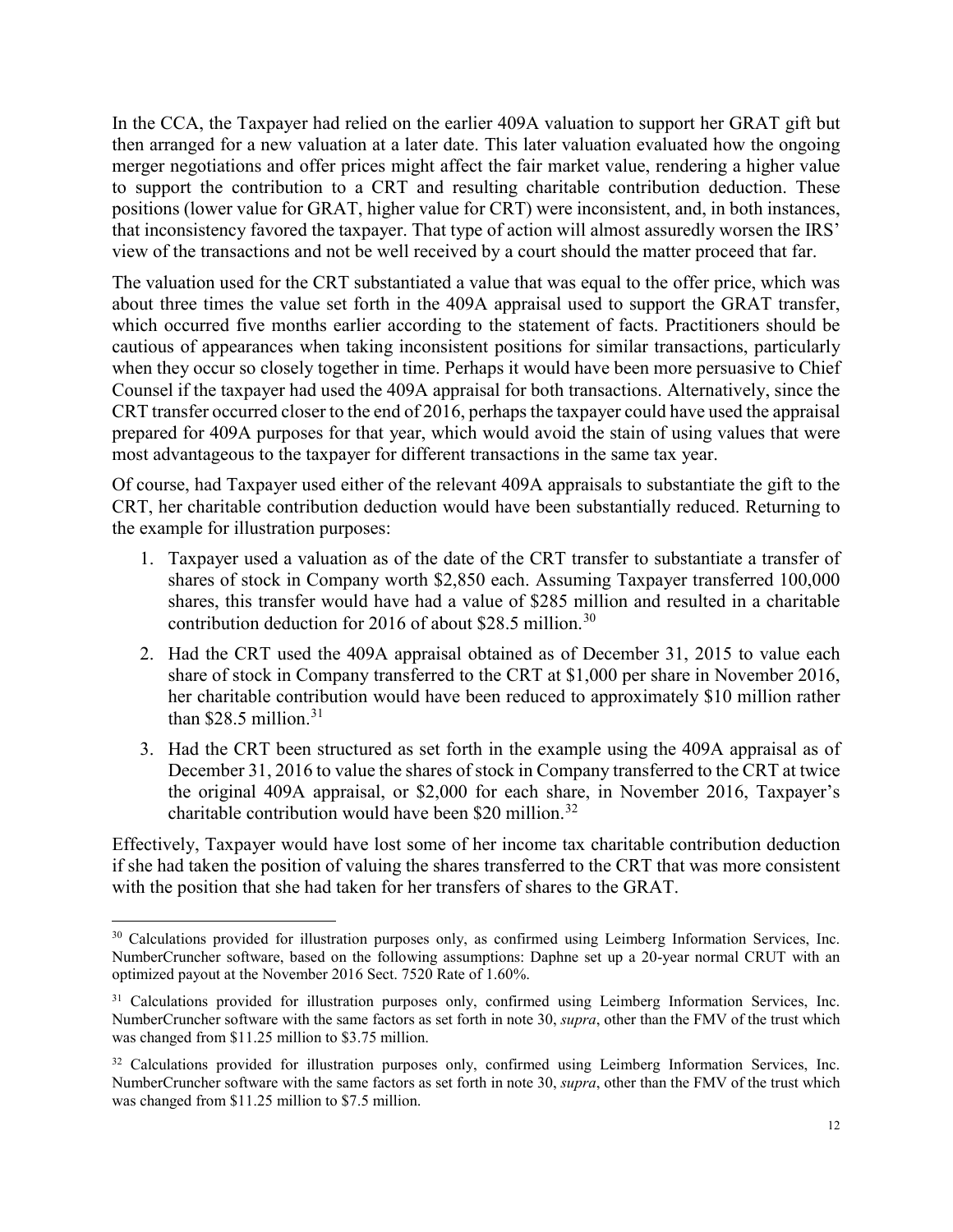The Chief Counsel largely ignored the CRT transaction, making it likely that the CRT valuation adequately supported the charitable contribution and that the CRT actually made the required annuity payments in accordance with the terms of the CRT trust instrument. Instead, the CCA appears only to have used the funding of the CRT and the fact that a new valuation was obtained to highlight what the Chief Counsel saw as opportunism by the Taxpayer—when it benefited the Taxpayer to use a valuation that would take into account all facts and circumstances, resulting in a higher value for the shares. Accordingly, practitioners should exercise caution when confronted with clients who seek to benefit by taking inconsistent positions for their own advantage.

In practice, these situations may not be as easy to identify as they are often questions of fact and degree. For example, how much time must pass to create sufficient separation between a gift tax value and a later charitable gift value? Time was not the only factor considered by the Chief Counsel in reaching its conclusion, even though the CCA did emphasize the age of the appraisal. Ultimately, it appeared that the government was more concerned that the first appraisal appeared to ignore a material fact (the pending offers). That raises another issue for practitioners: how can practitioners ascertain whether the client has reasonably disclosed all relevant facts to the appraiser, or worse is intentionally obfuscating a material fact? Also, which practitioner would even be involved in this process?

In many cases it is only the appraiser who interacts with the client as to valuation matters. In some cases, the client may not be intentionally hiding a fact but may not understand the implications of certain facts. Also, the milestones from a business not considering a sale to a final sale are many and often uncertain. Do mere discussions with a buyer constitute a fact that must be disclosed in order to come to a value of an asset? What about a non-binding letter of intent or non-disclosure agreement to address due diligence? Indeed, a safer approach may be for the client to disclose any possibly relevant information to a qualified, professional appraiser. The appraiser can reflect the facts in the appraisal report (however valued, to deflect any argument that facts were ignored), and then make a professional determination as to which facts to reflect in the appraisal and how.

## **Implications to GRATs as Defined Valuation Spillover Receptacles**

In traditional *Wandry* clauses, the adjustment clause should be structured to leave with the transferor any excess in value of the asset transferred over the stated dollar value of the gift.<sup>[33](#page-13-0)</sup> More robust mechanisms that operate so that the entirety of the interests is transferred out of the transferor's hands may be viewed as more secure than Wandry approach. These may be structured so that all interests are transferred, with a fixed dollar figure being transferred to an irrevocable completed gift trust, and any excess value spilling over (i.e., as finally determined for federal gift tax purposes), into a non-taxable receptacle, such as a charity, a GRAT, marital trust, or an incomplete gift trust. Essentially, these vehicles are intended to avoid triggering a gift tax to the extent that they are funded if a *Wandry* clause is triggered. Some view these as a safer approach than a Wandry mechanism.

Marital trusts raise other issues and may generally be used less frequently. Some advisers have suggested that a GRAT may be a safer receptacle compared to an incomplete gift trust since GRATs are recognized by regulations. In light of the CCA, practitioners might reconsider the relative risks of each of these techniques. For the GRAT in that circumstance to be funded, there

<span id="page-13-0"></span> <sup>33</sup> See *id*., generally.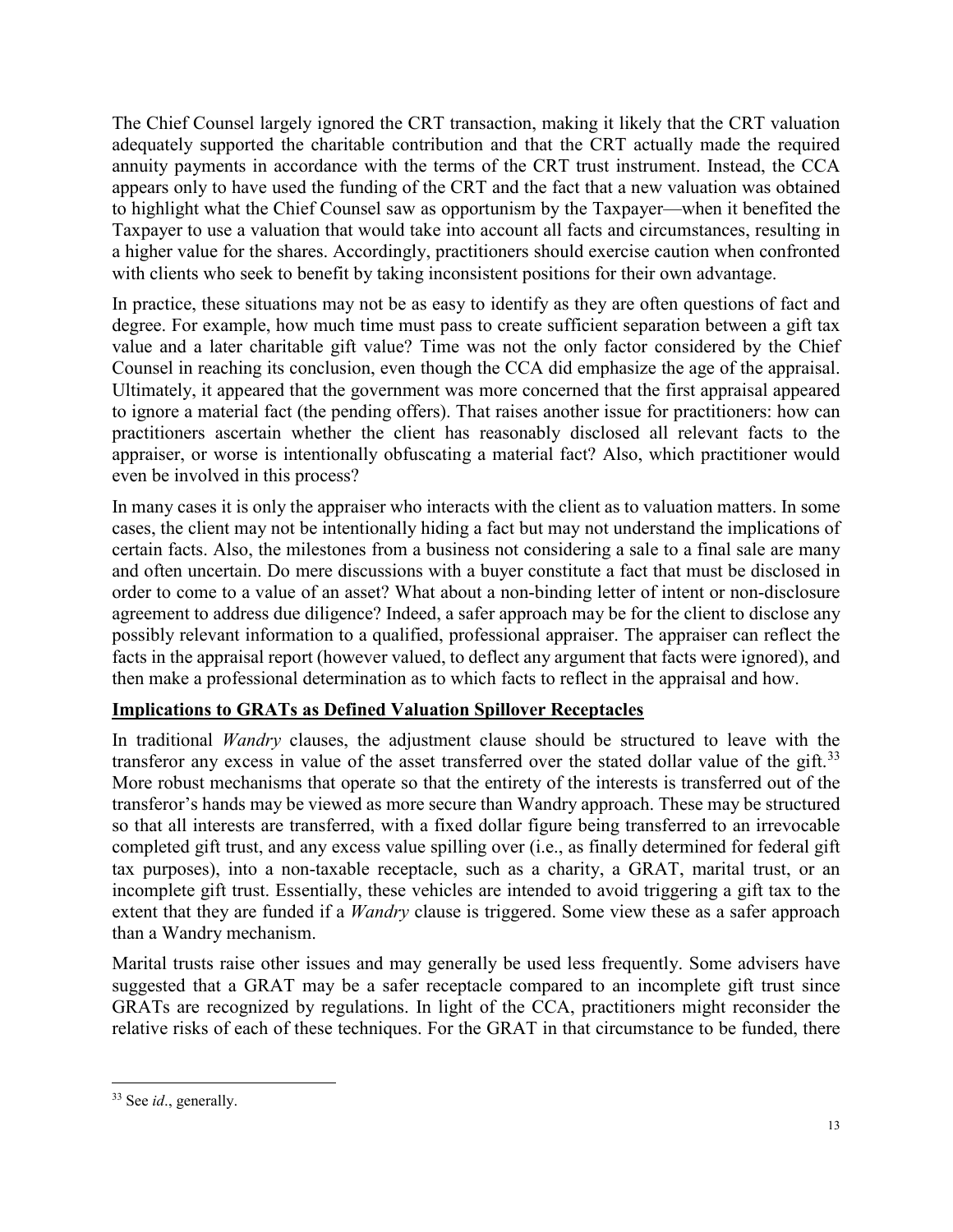would have had to have been a valuation adjustment, suggesting that the IRS will have successfully challenged the original valuation of the assets transferred to the trust.

Does the CCA call this planning into question?

From one perspective, if the valuation on the primary transfer does not omit a material fact, perhaps the analysis in the CCA will not apply. However, as explained elsewhere in this article, it is not clear how much deviation in the value of an asset might trigger the harsh consequences in the CCA of completely disqualifying the GRAT.

Further, the CCA holding relied fairly heavily on the Tax Court's holding in *Atkinson,* which was based on the fact that the taxpayer did not actually receive the annuities that were owed to her. To the extent that a GRAT is used as the non-taxable receptacle for a *Wandry* clause, annuity payments could not be paid on the spillover amount until after the gift tax value is finally determined, which could be years into the future. By way of illustration, consider that a client transferred \$10 million worth of shares in a closely-held business and that, based on the initial valuation, the client believes that 45% of the entity was worth \$10 million. The adjustment mechanism might operate to have any excess value deemed transferred to a zeroed-out GRAT as of the date of the original transfer. If the value as finally determined for federal gift tax purposes of 45% of the entity was \$12 million, \$2 million would have funded the GRAT.

Under the terms of the GRAT, annuity payments would be due from the GRAT to the grantorannuitant on an annual basis for the duration of the GRAT-term. However, the process of finally determining a value for gift tax purposes takes time, and it can be quite likely that two or more annuity payments might be missed by the time that process has wound up, by, for example, a completion of a gift tax audit. The CCA may offer the IRS another avenue for attack based on the failure of annuity payments.

Some practitioners suggest funding the GRAT with assets apart from the assets to be received on a valuation adjustment so that the GRAT can be reflected on a gift tax return in the year of transfer to begin tolling the statute of limitations and to assure that the GRAT is functioning in years prior to a valuation adjustment for gift tax value as finally determined.<sup>[34](#page-14-0)</sup> It is not clear that this type of additional funding would avoid a challenge based on the CCA since the annuities would not initially include any amounts from the spillover adjustment.

In other cases, transfers might be based on a "two-tiered *Wandry*" arrangement consisting of a traditional *Wandry* transfer followed by the simultaneous sale of any shares (or other assets) left by the *Wandry* adjustment clause if the clause is triggered. In other words, the transferor makes a gift of a specified value of the shares of the entity, believing that all of the transferor's interest in the entity is equal to the value being transferred. In the event that there is some excess value once the value of the shares is finally determined for federal gift tax purposes, the second tier of the *Wandry* arrangement could consist of a second sale of any shares, effective as of the same date as the primary *Wandry* sale. The price for this second sale, if any, would be for a price equal to the gift tax value as finally determined. The sale would be supported by a note upon which interest accrues from closing and is required to be made current within a specified time period, e.g., 90-

<span id="page-14-0"></span><sup>&</sup>lt;sup>34</sup> There are practitioners who disclose the potential transfer to a GRAT receptacle on the timely filed gift tax return, even if no other transfers are actually made to the GRAT. Practitioners may want to consider whether this is a safer practice.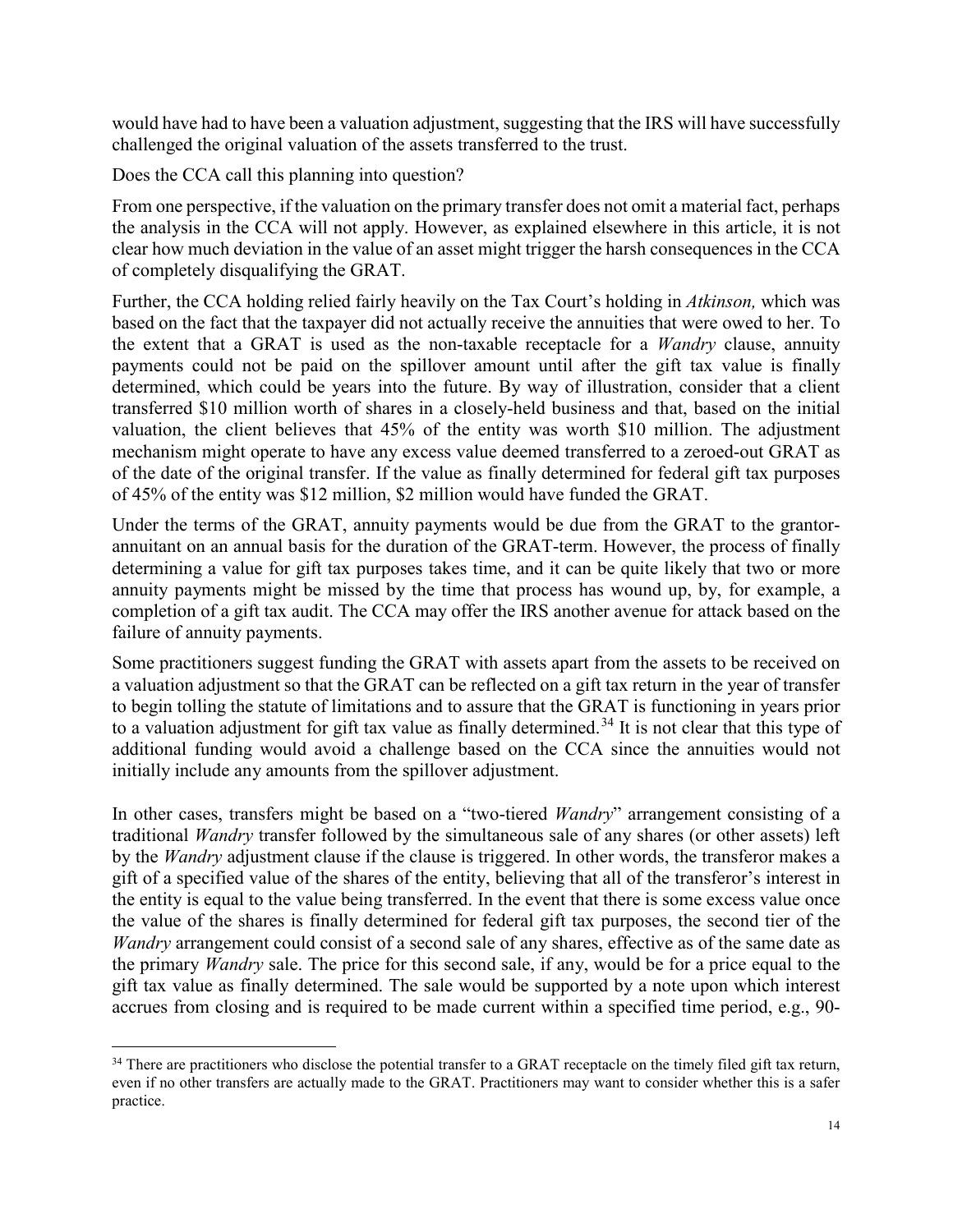days of the final determination. Further, the sale would ordinarily be made to a grantor trust so that there would not be any income tax consequences.

Practitioners might also consider the implications for these so-called two-tiered Wandry arrangements that use sales to grantor trusts as the non-taxable receptacle in the wake of the CCA. Perhaps the Note that undergirds the transaction should provide for accumulating interest and principal for the first five years following the initial transaction so that there is sufficient time for the gift tax return disclosing the transaction to wind its way through the audit process. On the one hand, this might strengthen the transaction against a CCA-type challenge. On the other hand, the practitioner may wish to evaluate the Note to confirm that it has independent economic substance and is fairly drafted not just from the perspective of the client-seller but also from the trustpurchaser's point of view.

### **Does the CCA Create Possible Issues for a** *Wandry* **Clause**?

In recent years, planning practitioners have increasingly used valuation adjustment clauses to minimize the potential gift tax risk of a valuation adjustment on audit. This practice has been particularly true in years when clients look to make last-minute transfers when it may not be possible to obtain a completed valuation in advance.

The Tax Court upheld defined value mechanisms in its *Wandry[35](#page-15-0)* decision, but the IRS appealed and ultimately issued a statement that the commissioner did not acquiesce to the Court's conclusion. The Service has made its intention to contest *Wandry*, especially if taxpayers deviate in any way from the specific language upheld by the Tax Court.

It is unclear whether the CCA has any implications for practitioners using *Wandry* clauses, particularly where the valuation used to support the transaction is deemed to be deficient in some way. There is a distinct difference between a *Wandry* valuation adjustment mechanism and a GRAT, which requires a qualified annuity. The fault the Chief Counsel identified was based almost entirely on the initial valuation of the assets that were contributed to it. Because the annuity amounts were based on the initial valuation, the CCA reasoned, the annuity was not being paid in the correct amount. Indeed, the facts of the CCA suggest that the GRAT itself included all of the correct language and appeared to have been administered properly in accordance with its terms.

On the other hand, *Wandry* adjustment mechanisms would operate differently. By way of example, assume that a *Wandry* clause called for a transfer of a fixed dollar amount of interests, e.g., \$10 million worth of LLC membership interests rather than a transfer defined in terms of a percentage of the LLC membership interests, e.g., 45% of the membership interests of an LLC. If, in that case, the transferor used a valuation that omitted a material fact, similar to the CCA, perhaps the IRS might use such an omission to challenge the effectiveness of the *Wandry* adjustment mechanism and seek to invalidate it, under the valuation reasoning (not the technical issues pertaining to the GRAT) set forth in the CCA, arguably resulting in the transfer of the percentage interest rather than the value.

<span id="page-15-0"></span> <sup>35</sup> *Wandry, et al. v. Comm'r*, TC Memo 2012-88. See also Nelson v. Commission, T.C. Memo 2020-81.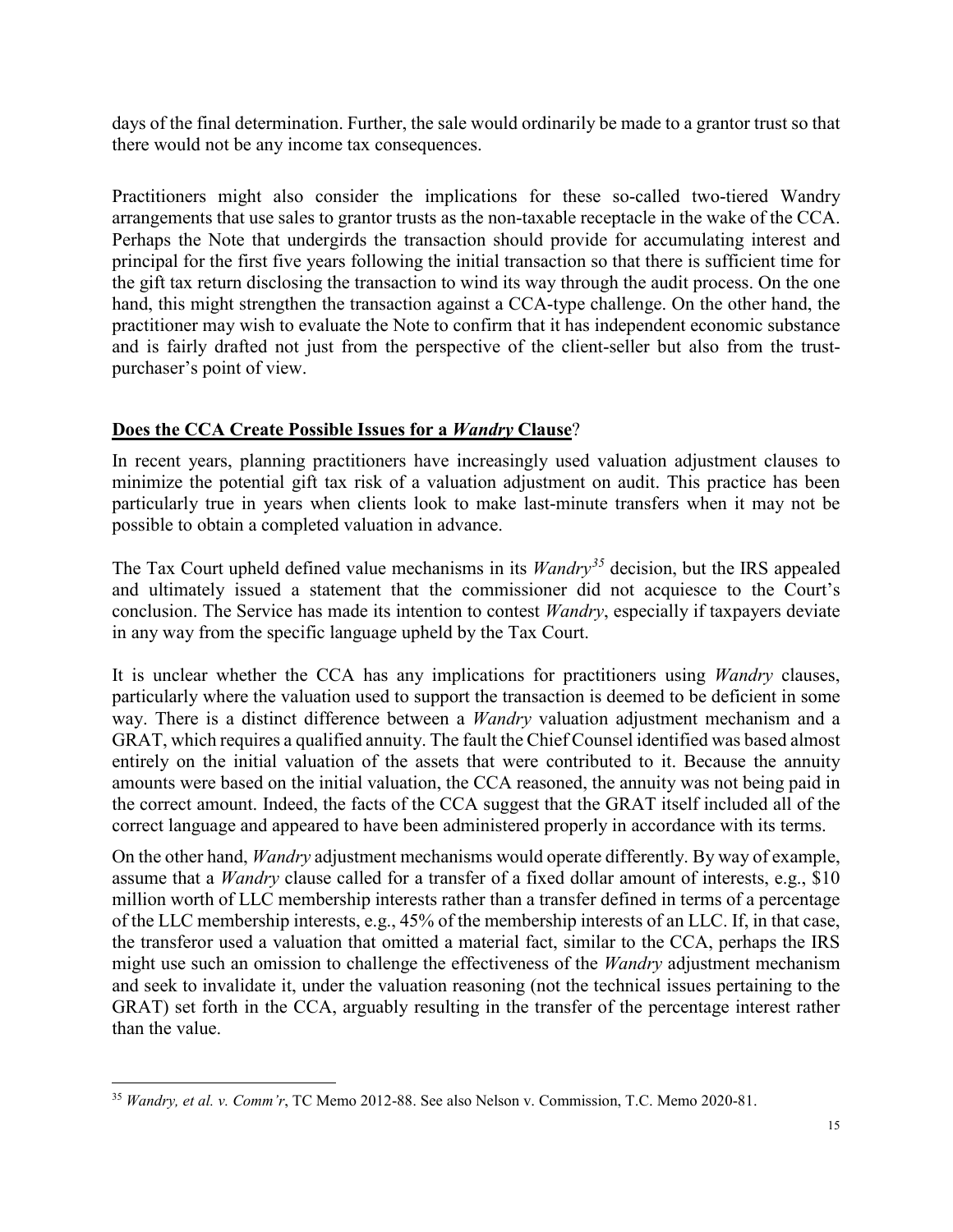To the extent that the *Wandry* mechanism is successfully challenged by the IRS, the taxpayer might not be deemed to have transferred interests with a value of \$10 million but rather could be stuck with the implications of having made a gift of 45% of the LLC at issue. Given that the IRS has already openly expressed its displeasure with the *Wandry* ruling coupled with the CCA's conclusion that a material omission of facts in a valuation undermines the transaction involved, it is conceivable that, at some point, the IRS could use its reasoning in the to threaten planning with *Wandry* adjustment clauses if there is a similarly material and intentional omission of a fact from the valuation.

All of that said, GRAT valuation adjustments based on a percentage of the value of the property is supported by regulations, which arguably should make them more insulated from an IRS challenge whereas *Wandry* adjustment mechanisms are based on a court case to which the IRS non-acquiesced, perhaps making that approach less secure that a GRATs.

It would seem that a practitioner may be able to buttress *Wandry* adjustment mechanisms against a challenge based on the CCA by encouraging clients to obtain a proper valuation supporting the value. It seems counter-intuitive to focus on the strength of a valuation since the primary purpose of *Wandry* is to allow the transferor to adjust once values can be finally determined for federal gift tax purposes. Unfortunately, it seems that the CCA holding may necessitate additional protections that might be afforded by obtaining a valuation that is harder for the IRS to challenge.

### **Collaboration Across Disciplines is Key for Successful Estate Plans**

The implications of this CCA underscore the importance of collaborating across disciplines. Throughout the timeline of events described by Chief Counsel, it is quite likely that Taxpayer and Company might have been advised by professionals with different specialties, and different scopes of engagement which perhaps did not expand beyond each professional's silo, as follows:

*Valuation professionals*: Under the facts of the CCA, Company was valued for 409A purposes in three different years, e.g. December 2015, December 2016, and December 2017. Additionally, a valuation was procured to support Taxpayer's transfer of shares of stock in Company in November of 2016 to a charitable remainder trust. The facts do not clarify whether a different valuation professional was used for each different valuation or each different type of valuation. Had different appraisers been used, perhaps they should have been permitted to communicate in order to avoid inconsistencies in the approach.

*Investment bankers*: Taxpayer and/or Company hired investment bankers in early 2016 to find strategic buyers. These solicitations likely included statements regarding the value of the company which could impact not only an appraisal, but also provide ammunition for the service in attacking a valuation. Therefore, the Investment Bankers should share this information with the valuation professionals and discuss what confidentiality protections would be appropriate. Investment bankers are well aware of the importance of tax planning prior to a liquidation or other event and often refer their clients to CPAs for income tax planning and estate planners for estate planning. Why was there no communication in the instant case by the investment bankers to estate planning counsel?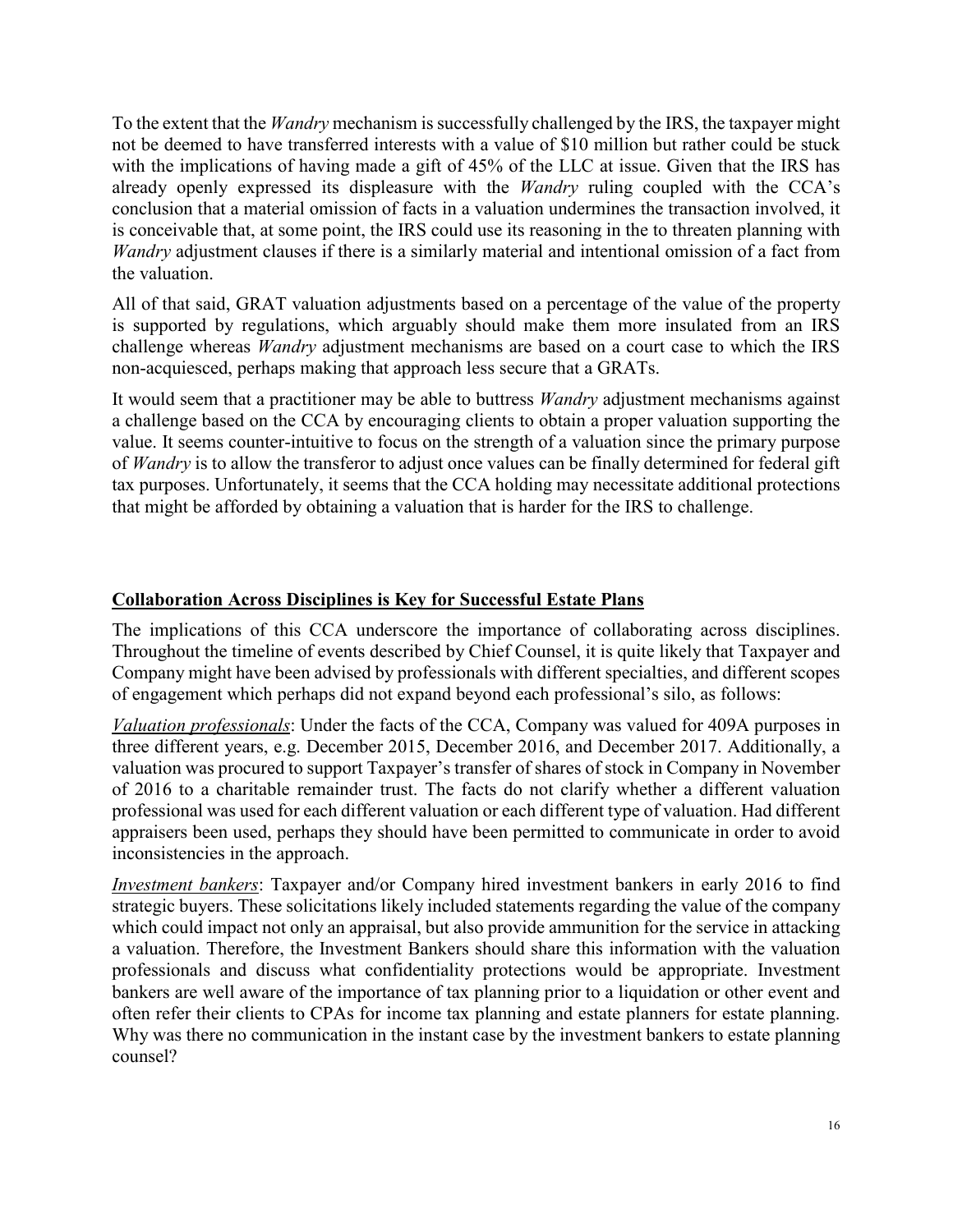*Corporate counsel*: The price of the shares of stock in Company changed over the course of the negotiations and it appears that the merger was structured to occur over time. It is unlikely that this was done without advice and coordination by corporate counsel. Therefore, corporate counsel input should be included with the planning team. Corporate counsel should be in communication with the appraiser and estate planning counsel.

*Estate planning counsel*: Taxpayer transferred shares of stock in Company to a grantor-retained annuity trust on July 3, 2016 and a charitable remainder trust in November of 2016. Were both of these transactions structured with the advice and coordination by an estate planning counsel? Did estate planning counsel identify and caution the client about the inconsistent positions? Who was involved?

*Certified Public Accountant/Tax Preparer*: Company and Taxpayer would have had significant required tax filings to make as part of these transactions.

It is unclear whether the professionals involved with the taxpayer were coordinated and collaborating with one another. Too often clients intentionally restrict or prevent collaboration with advisers to save fees, or perhaps to obfuscate facts that might concern one or another of their advisers if in fact communications were open. The CCA appears to suggest possible gaps in communications between various professionals who likely would have been engaged by the taxpayer.

By way of example, while it is likely that the investment banker coordinated with corporate counsel, it would have been advantageous to Taxpayer if the investment banker also communicated with the estate planning attorney and valuation expert about the status of negotiations with the potential buyers.

It is often advantageous for estate tax planners and valuation professionals to work with corporate counsel, to understand whether the shares being transferred are subject to any restrictions that might result in a reduction in the gross value of the shares. Perhaps corporate counsel could have helped to recapitalize Company so that Taxpayer had shares of nonvoting, unmarketable stock in the entity to transfer to the GRAT.

Additionally, though not explicitly stated in the CCA, it is implicit that Company and Taxpayer would have had to have made certain disclosures to the Internal Revenue Service relative to these transactions on various tax returns that would have been filed. Had the tax preparer been consulted and collaborating with the planning team, there may have been other opportunities to address the defalcations in the planning identified by Chief Counsel. By way of example:

Taxpayer, should have filed a 2016 Form 709 (gift tax return), in order to disclose the gifts that she made to the GRAT and to the CRT, along with any other gifts that she made in 2016.<sup>[36](#page-17-0)</sup> The preparer of the gift tax return would have likely requested copies of the following documentation to support the transfers that needed to be disclosed on the 2016 gift tax return for Taxpayer:

*For the GRAT gift*: 1. The GRAT instrument; 2. The Assignment of Company shares to the GRAT; 3. The GRAT calculations; 4. An appraisal of the shares of stock transferred to the GRAT; and 5. The basis of the shares of stock transferred to the GRAT. An amended and restated Shareholders' Agreement reflecting the GRAT as an owner of shares. If an

<span id="page-17-0"></span><sup>&</sup>lt;sup>36</sup> This return would have been due on April 18, 2017 with an automatic extension available through October 16, 2017.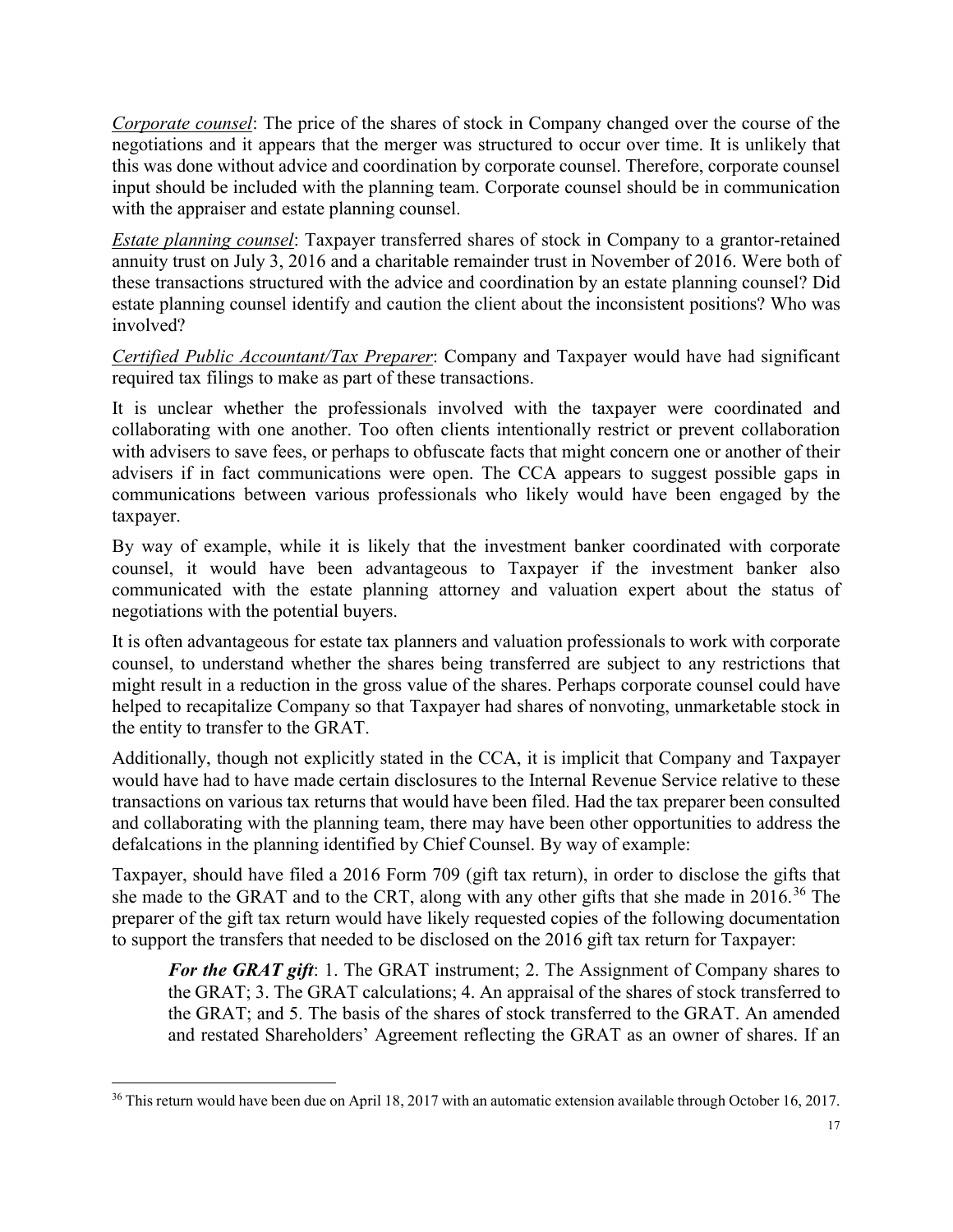institutional trustee were named a direction letter directing the institutional trustee to accept and hold the shares.

*For the CRT transfer*: 1. The CRT instrument; 2. The assignment of Company shares to the CRT; 3. The CRT calculations; 4. The appraisal of the shares of stock transferred to the CRT; and 5. The basis of the shares of stock transferred to the CRT. An amended and restated Shareholders' Agreement reflecting the CRT as an owner of shares. If an institutional trustee were named a direction letter directing the institutional trustee to accept and hold the shares.

Any other charitable or non-charitable gifts made during the tax year.

Perhaps the gift tax return preparer could have alerted the estate planning attorney about the valuation issue, which should have been obvious to the preparer upon receipt of two different appraisals for shares of stock in the same entity. The estate planning attorney may have then reached out to the 409A appraisal professional to request an updated valuation, considering the information that existed as of the date of the GRAT transfer. The estate planning attorney could contact the Trustee to ensure that the annuity payments were adjusted to account for the new valuation. All of this could have been disclosed on a timely filed gift tax return in October of 2017.

## **Conclusion**

Practitioners should consider that the implications of the CCA could be broader than merely funding GRATs with a proper valuation. The lessons of the CCA concerning disclosure of relevant facts in all estate planning transactions. The strict application of the *Atkinson* case in the CCA suggests that practitioners should expect application of those principals to GRATs in other circumstances: CRTs, GRATs, and defined value mechanisms. Practitioners may wish to consider alternatives to using GRATs as spillover receptacles in a defined value mechanism whereas in the past the practitioner might have felt more comfortable using the GRAT in that context.

Going forward, planners could endeavor to manage the risk posed by the CCA by using proper valuations and by encouraging clients to disclose all relevant facts and take consistent positions on similar transactions. Planners should educate clients as to the importance of communication among all advisers. Collaboration is key to creating better estate plans.

In the end, the experience of the hypothetical Taxpayer and her planning may be a cautionary tale for planning professionals across all disciplines. By not fostering collaboration among her advisors, Taxpayer's estate plan might have been jeopardized by Chief Counsel who took the harsh position of invalidating a GRAT in its entirety, rather than allow an adjustment to the GRAT annuity payments.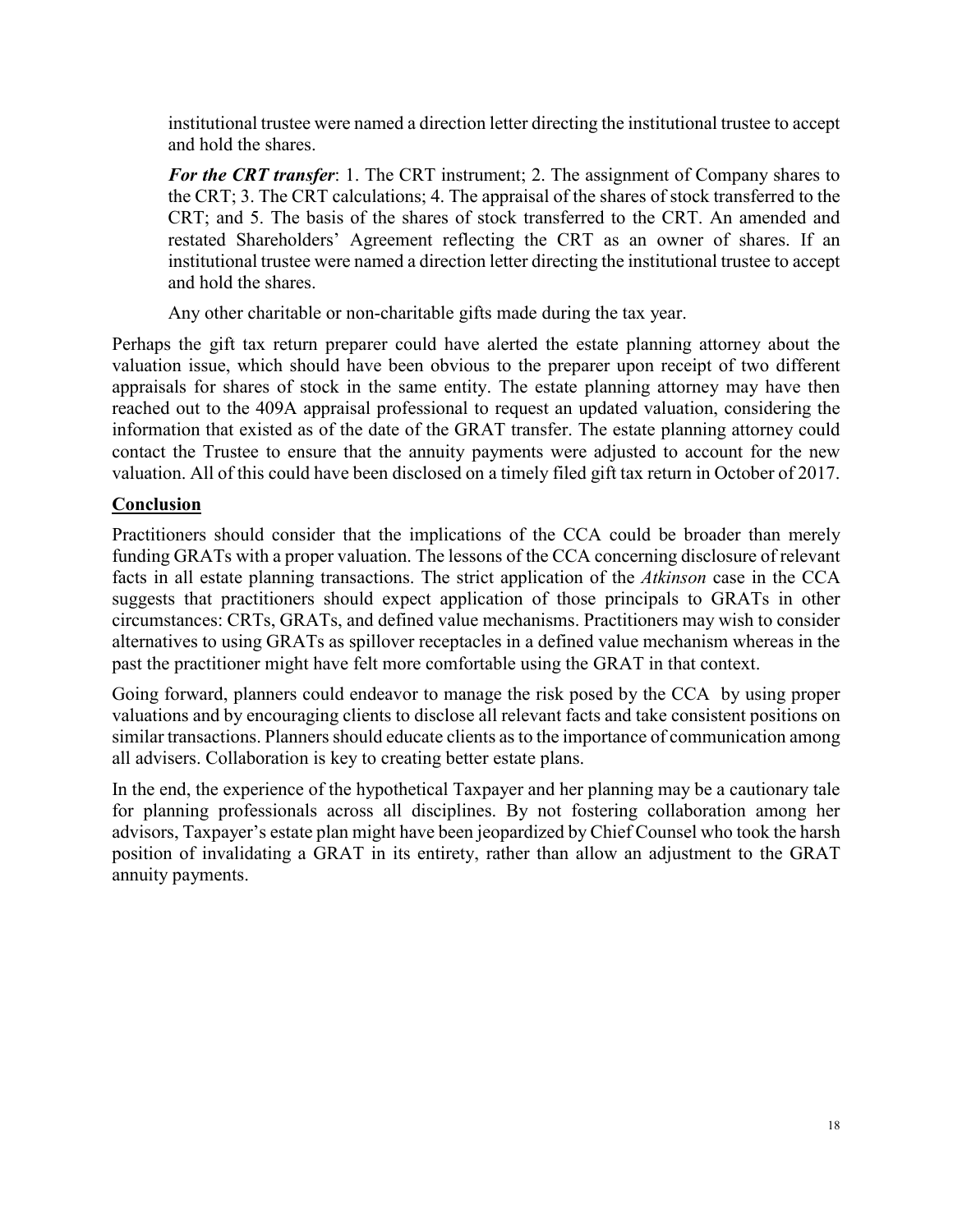Figure 1. Fictional timeline for illustration purposes, based on facts set forth in the CCA.

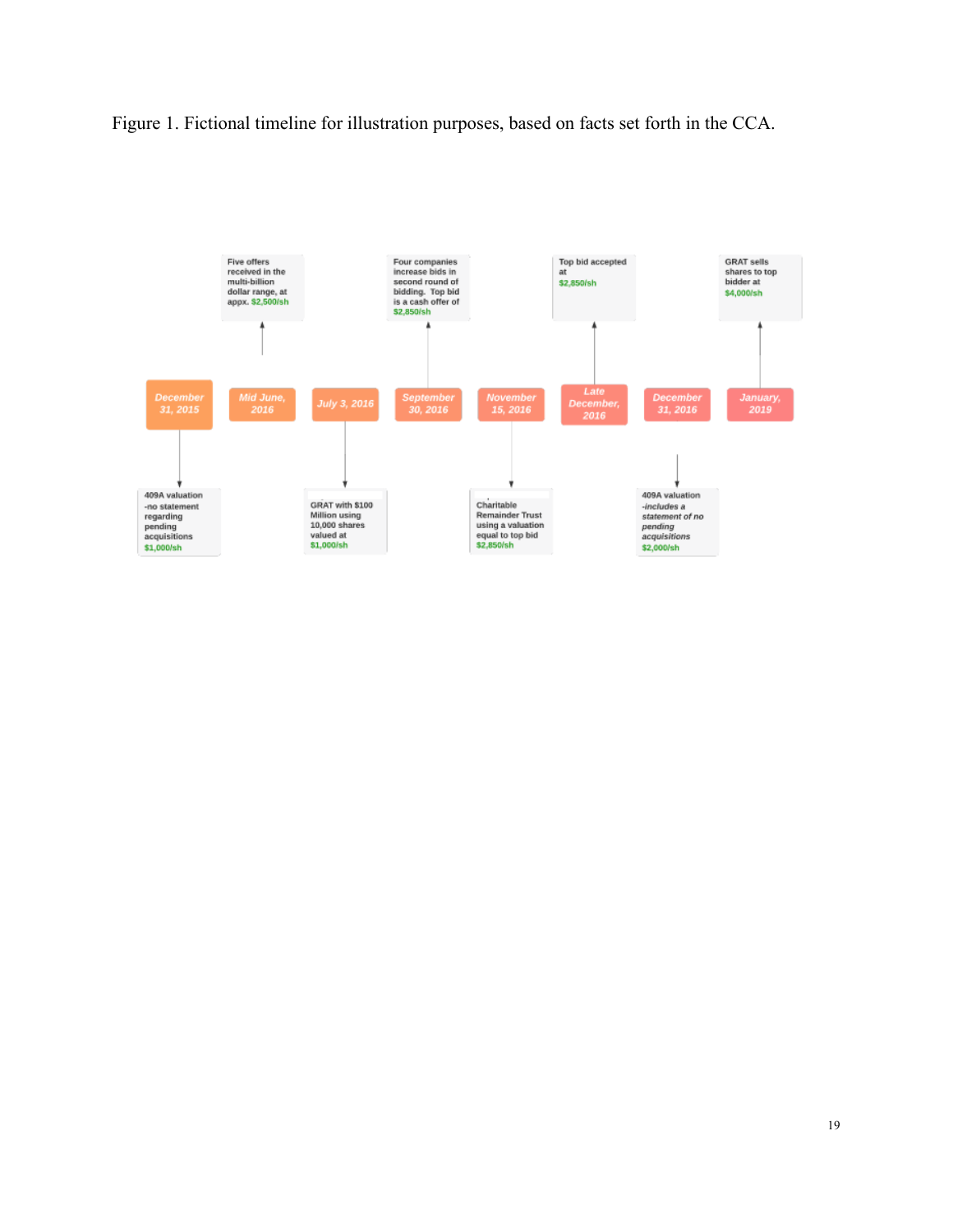

Figure 2. Possible Decision Tree, using fictitional values based upon the facts of the CCA and the discussion in this article.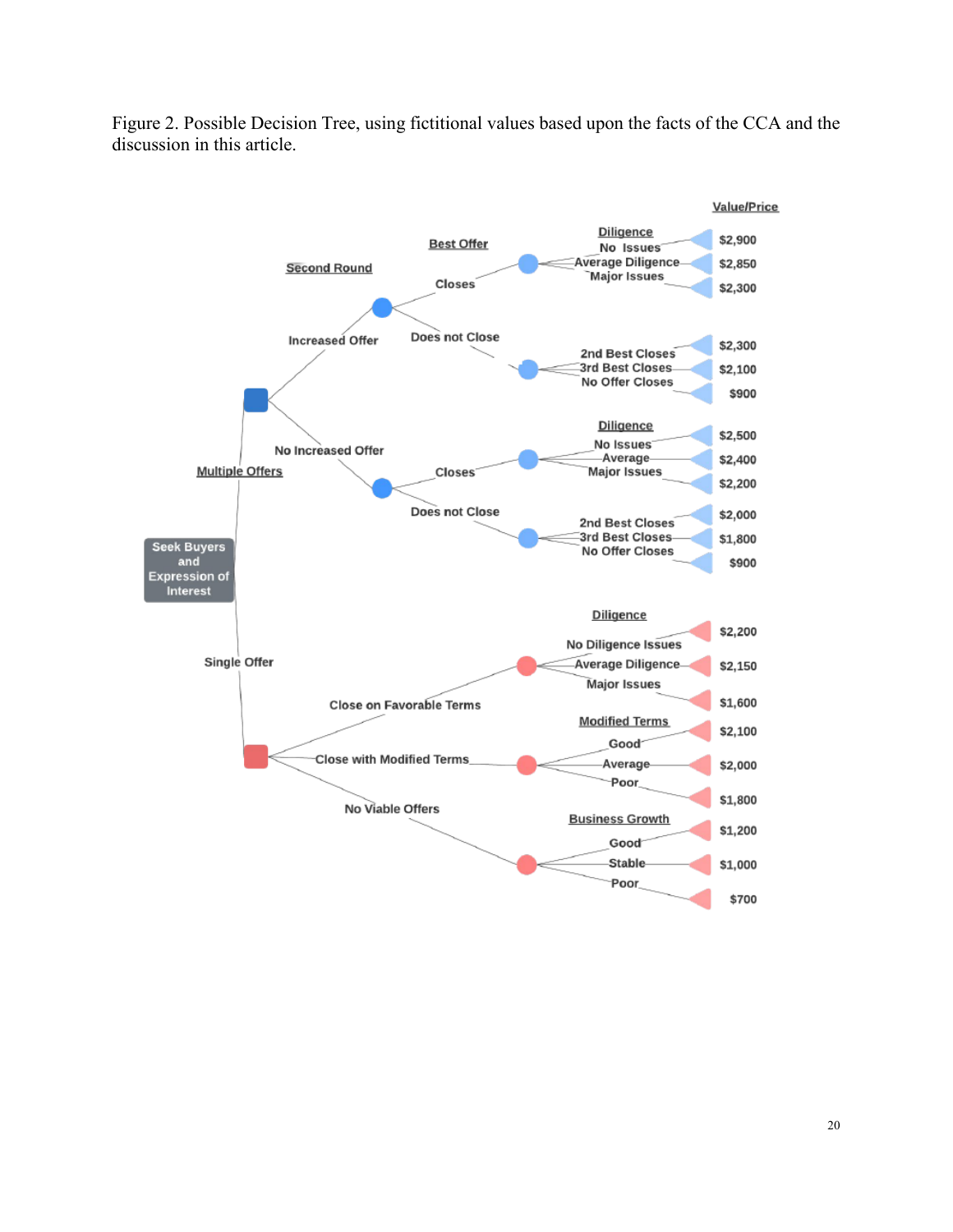Figure 3. Probability weighting to illustrate how a value might be determined using the Decision Tree analysis.

| Offers        | <b>Second Round</b>           | <b>Top Offer Closes</b> |     | Diligence           |            | Probability Value Weighted Value |                |                |                                              |
|---------------|-------------------------------|-------------------------|-----|---------------------|------------|----------------------------------|----------------|----------------|----------------------------------------------|
| Multiple 75%  | 75%<br><b>Increased Offer</b> | Close                   | 75% | No issues           | 15%        | 6.33%                            | 2,650          | 167.70         |                                              |
|               |                               |                         |     | Average             | 60%        | 25.31%                           | 2,400          | 607.50         |                                              |
|               |                               |                         |     | Major               | 25%        | 10.55%                           | 2,250          | 237.30         |                                              |
|               |                               |                         |     |                     |            |                                  |                |                |                                              |
|               |                               |                         |     | Other Offers        |            |                                  |                |                |                                              |
|               |                               | No Close                | 25% | 2nd                 | 50%        | 7.03%                            | 2,300          | 161.72         |                                              |
|               |                               |                         |     | 3rd                 | 30%        | 4.22%                            | 2.100          | 88.59          |                                              |
|               |                               |                         |     | None                | 20%        | 2.81%                            | 900            | 25.31          |                                              |
|               |                               |                         |     |                     |            |                                  |                |                |                                              |
|               |                               | Closes                  |     | Diligence           |            |                                  |                |                |                                              |
|               | 25%<br>No Increased Offer     | Close                   | 70% | No issues           | 15%        | 1.97%                            | 2,200          | 43.31          |                                              |
|               |                               |                         |     | Average             | 60%        | 7.88%                            | 2,100          | 165.38         |                                              |
|               |                               |                         |     | Major               | 25%        | 3.28%                            | 1,900          | 62.34          |                                              |
|               |                               |                         |     |                     |            |                                  |                |                |                                              |
|               |                               | No Close                | 30% | Other Offers        |            |                                  |                |                |                                              |
|               |                               |                         |     | 2nd<br>3rd          | 50%<br>30% | 2.81%<br>1.69%                   | 2,000<br>1,800 | 56.25<br>30.38 |                                              |
|               |                               |                         |     | No close            | 20%        | 1.13%                            | 900            | 10.13          |                                              |
|               |                               |                         |     |                     |            |                                  |                |                |                                              |
|               |                               | Terms                   |     | Diligence           |            |                                  |                |                |                                              |
| 25%<br>Single |                               | Favorable               | 65% | No issues           | 15%        | 2.44%                            | 2,200          | 53.63          |                                              |
|               |                               |                         |     | Average             | 60%        | 9.75%                            | 2,150          | 209.63         |                                              |
|               |                               |                         |     | <b>Major Issues</b> | 25%        | 4.06%                            | 1,600          | 65.00          |                                              |
|               |                               |                         |     |                     |            |                                  |                |                |                                              |
|               |                               |                         |     | Terms               |            |                                  |                |                |                                              |
|               |                               | Modified                | 25% | Good                | 25%        | 1.56%                            | 2,100          | 32.81          |                                              |
|               |                               |                         |     | Average             | 50%        | 3.13%                            | 2,000          | 62.50          |                                              |
|               |                               |                         |     | Poor                | 25%        | 1.56%                            | 1,800          | 28.13          |                                              |
|               |                               |                         |     |                     |            |                                  |                |                |                                              |
|               |                               |                         |     | Growth              |            |                                  |                |                |                                              |
|               |                               | No Offer/Clc            | 10% | Good                | 40%        | 1.00%                            | 1,200          | 12.00          |                                              |
|               |                               |                         |     | <b>Stable</b>       | 30%        | 0.75%                            | 900            | 6.75           |                                              |
|               |                               |                         |     | Poor                | 30%        | 0.75%                            | 600            | 4.50           |                                              |
|               |                               |                         |     |                     |            | 100.00%                          |                |                | \$2,131 Weighted Average Probabalistic Value |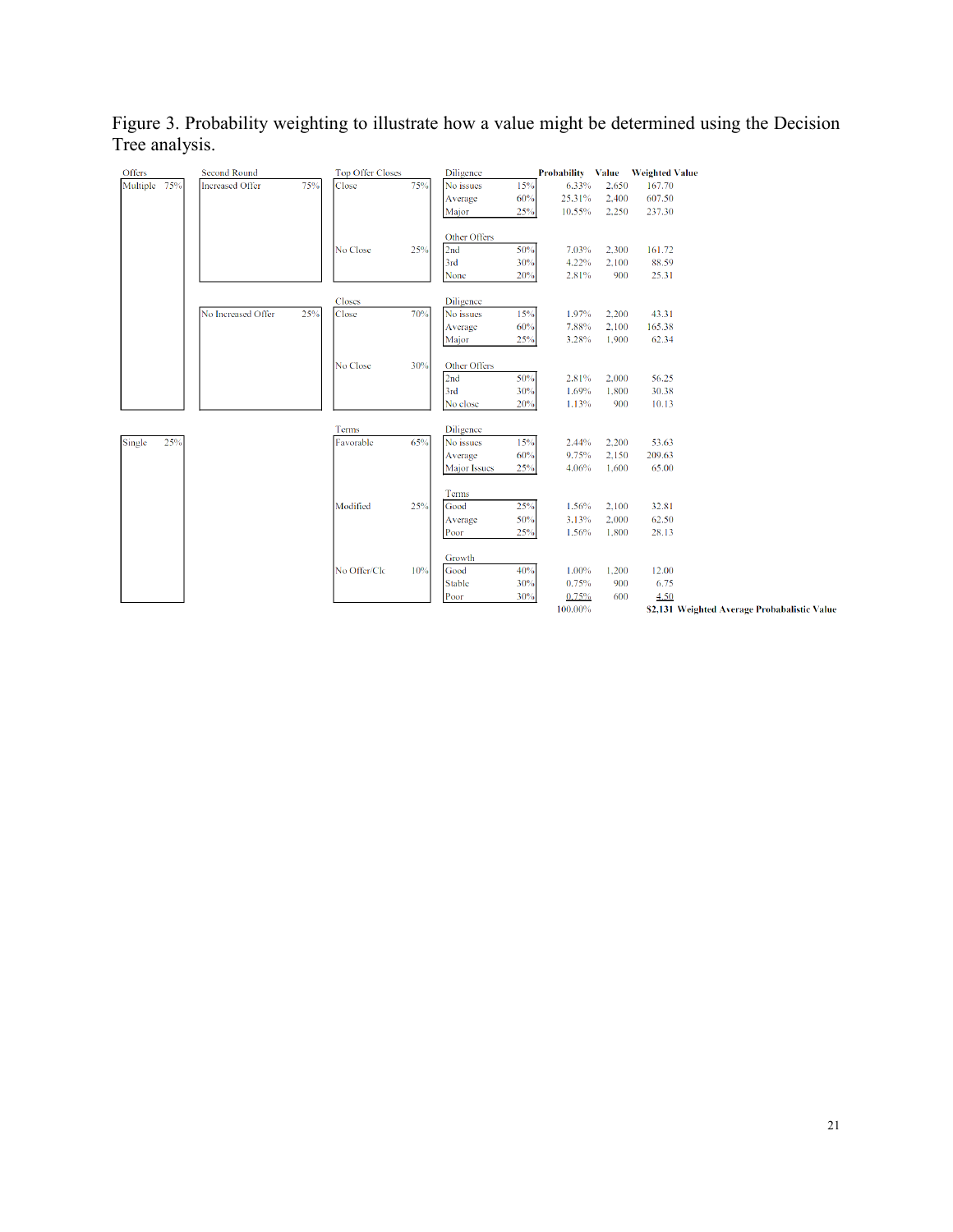

Ashley L. Case (J.D., LL.M., AEP) is a Shareholder at Tiffany & Bosco, P.A. in Phoenix, Arizona. Her practice concentrates on estate and tax planning and trust and estate administration. She serves on the Board of Directors of the Central Arizona Estate Planning Council (the local affiliate of the National Association of Estate Planning Councils), the Board of Directors of the Maricopa County Bar Association (MCBA), and is the Past Chair of the MCBA Estate Planning, Probate, and Trust Section. In addition to writing and speaking about estate planning, Ms. Case is an avid adventure seeker. She enjoys mountaineering and is currently training to summit Mt. Kilimanjaro in June 2022 to raise funds for the Arizona Burn Center at Valleywise Hospital in Phoenix.



Joy Matak, JD, LLM is a Partner at Sax LLP and Co-Leader of the firm's Trust and Estate Practice. She has more than 20 years of diversified experience as a wealth transfer strategist with an extensive background in recommending and implementing advantageous tax strategies for multigenerational wealth families, owners of closely-held businesses, and high-net-worth individuals including complex trust and estate planning. Joy provides clients with wealth transfer strategy planning to accomplish estate and business succession goals. She also performs tax compliance including gift tax, estate tax, and income tax returns for trusts and estates as well as consulting services related to generation skipping including transfer tax planning, asset protection, life insurance structuring, and post-mortem planning.

Joy presents at numerous events on topics relevant to wealth transfer strategists including engagements for the ABA Real Property, Trust and Estate Law Section; Wealth Management Magazine; the Estate Planning Council of Northern New Jersey; and the Society of